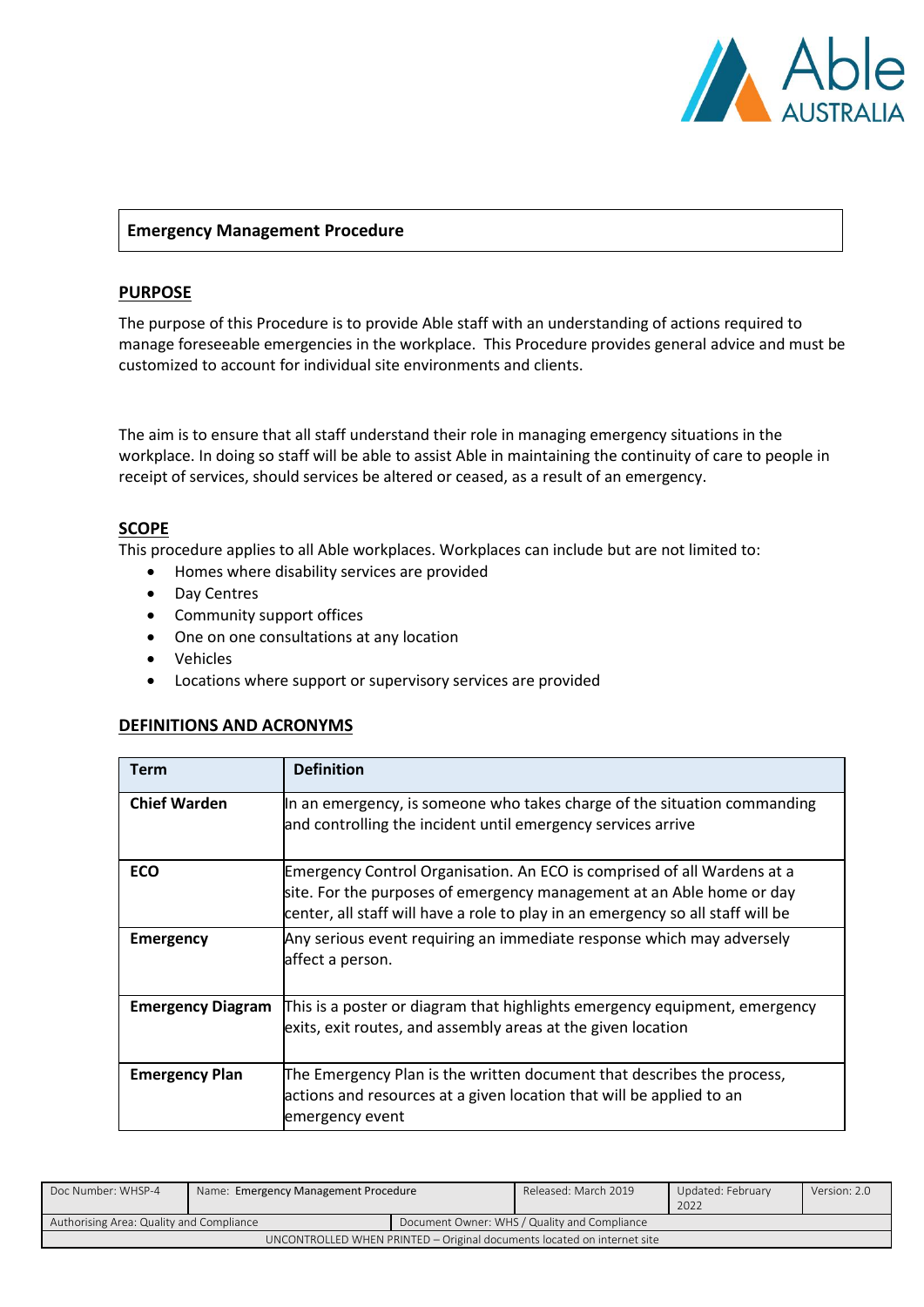

| <b>EPC</b>    | <b>Emergency Planning Committee</b>                                                                                                                                                                                         |
|---------------|-----------------------------------------------------------------------------------------------------------------------------------------------------------------------------------------------------------------------------|
| <b>ICC</b>    | Incident Command Centre                                                                                                                                                                                                     |
| Pandemic      | Any infectious disease epidemic which spreads across a large region. For the<br>purposes emergency management at Able, a widespread community<br>infectious disease outbreak will be treated as per a larger pandemic event |
| Peep          | Personal emergency evacuation plan. Also known as a Client Emergency<br>Summary in Care Link.                                                                                                                               |
| <b>Staff</b>  | This term applies to all persons employed in a full / part time capacity and /<br>lor in a casual role                                                                                                                      |
| <b>Tickit</b> | Able Australia's incident management system                                                                                                                                                                                 |
| Volunteer     | Any person who without financial compensation or expectation of<br>compensation beyond reimbursement of out-of-pocket expenses performs a<br>task at the direction and on behalf of Able Australia Staff                    |
| Warden        | Nominated personal to facilitate the safe and efficient evacuation of building<br>occupants during an emergency                                                                                                             |

# **RESPONSIBILITIES**

All staff, students, contractors and volunteers are responsible for complying with the requirements of this procedure.

All staff must familiarise themselves with Emergency Evacuation Plans at their workplace, including the nominated emergency response Wardens in each building that they occupy.

ABLE AUSTRALIA must ensure that the building occupants participate in a minimum of one Evacuation Training Exercise (Drill) quarterly. Any staff or occupants who are absent for drills must be contacted and made aware of procedures.

Able Australia must ensure that client specific PEEP's (Emergency Summary) are created and maintained. Team leaders must ensure staff are familiar with PEEP's and are capable of implementing these where required.

## Planning

Able's emergency response process is divided into four parts. These are:

# 1. Prevention

Able has processes and actions which reduce the risk (likelihood and or consequence) of potential emergency events. These processes and actions include:

- Monthly site safety audits (which include emergency equipment reviews)
- Food safety training safe heating and cooking of food

| Doc Number: WHSP-4                                                      | Name: Emergency Management Procedure |                                              | Released: March 2019 | Updated: February<br>2022 | Version: 2.0 |
|-------------------------------------------------------------------------|--------------------------------------|----------------------------------------------|----------------------|---------------------------|--------------|
| Authorising Area: Quality and Compliance                                |                                      | Document Owner: WHS / Quality and Compliance |                      |                           |              |
| UNCONTROLLED WHEN PRINTED – Original documents located on internet site |                                      |                                              |                      |                           |              |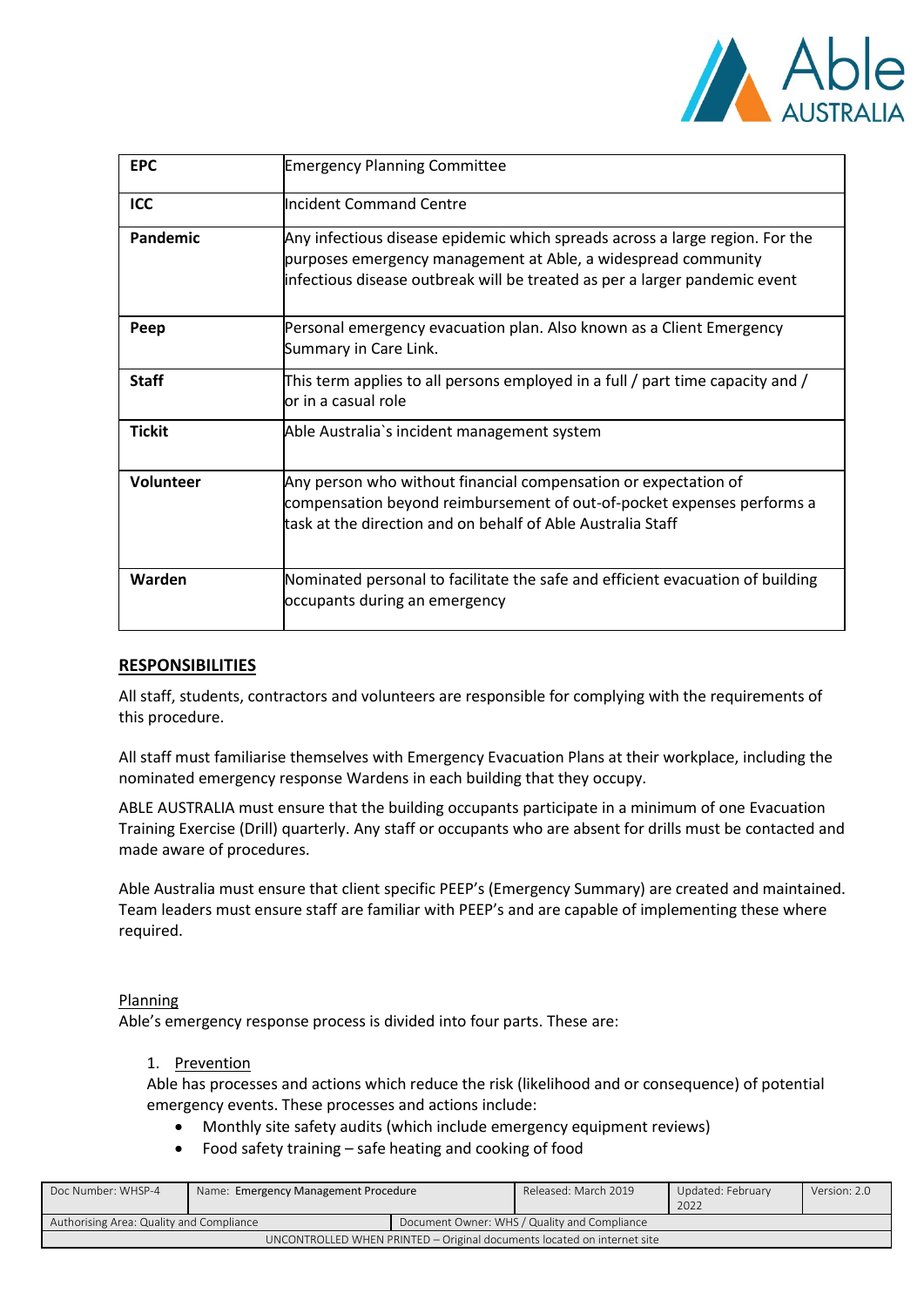

- Smoke free environments
- General housekeeping and cleaning exercises (including more regular touch point cleaning)
- Reviews to ensure exit egress and emergency equipment access remain obstruction free
- Safe storage of chemicals and combustibles

## 2. Preparedness

Able has strategies and services to ensure people in their sites are in a position to quickly and effectively respond to an emergency situation:

- Prepare and maintain site specific emergency plans (via site EPC's)
- Maintain emergency equipment regularly (6 monthly) through the engagement of competent contractors
- Establish and train ECO personnel
- Identify suitable exit routes and assembly areas
- Make emergency response and warden training available to all staff
- Complete emergency response exercises regularly.

## 3. Response

Able uses the response acronym RACEE (see Appendix 1 – Fire / Smoke) to manage the response to an emergency

- o **R**emove people from immediate danger if safe to do so
- o **A**lert Contact the Fire Brigade on 000
- o **C**ontain the fire. If practical close the door and windows to enclose the fire and slow its spread
- o **E**xtinguish use an appropriate extinguisher (*see Section on Fire Equipment and uses below*) or fire blanket to extinguish the fire if you have been trained and it is safe to do so
- o **E**vacuate to the Assembly Area

## 4. Recovery

Able has strategies to learn from emergency events and to provide support to those involved:

- EAP counselling available to staff and clients (including emergency debrief exercises)
- EPC incident reviews to include ECO discussion and debrief
- Communication to client relatives and contacts
- ICC involvement and review for significant incidents
- Emergency Plan updates (where required) following events and drills.

## **PROCEDURE**

## Emergency Management Administration

Able Australia must ensure the following:

- An Emergency Plan is developed for each workplace which accounts for local environmental conditions, foreseeable emergencies and client specific needs
- The Plan and associated documents (i.e. Emergency Diagram, Client Emergency Summaries) are reviewed at least annually
- Emergency equipment consistent with foreseeable emergencies (i.e. fire extinguishers, fire blankets, exit signage (day centres)) is installed and maintained.
- A maintenance contractor is engaged to service and tag emergency equipment 6 monthly

| Doc Number: WHSP-4                                                      | Name: Emergency Management Procedure |  | Released: March 2019                         | Updated: February<br>2022 | Version: 2.0 |
|-------------------------------------------------------------------------|--------------------------------------|--|----------------------------------------------|---------------------------|--------------|
| Authorising Area: Quality and Compliance                                |                                      |  | Document Owner: WHS / Quality and Compliance |                           |              |
| UNCONTROLLED WHEN PRINTED – Original documents located on internet site |                                      |  |                                              |                           |              |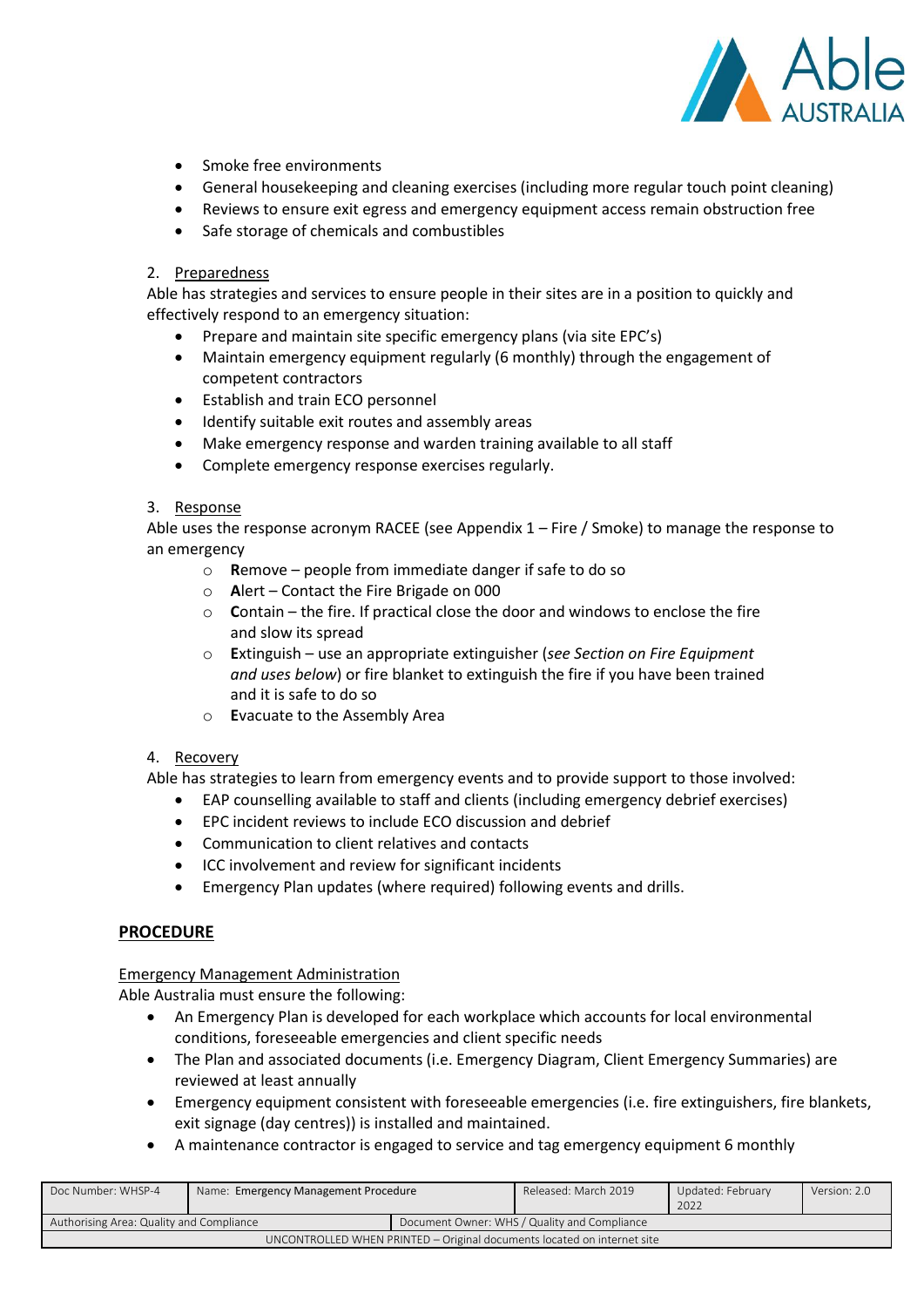

- Each site creates and maintains an emergency evacuation kit
- Each site has access to a maintained infection outbreak kit
- Each site successfully conducts an emergency drill **quarterly** and that a drill record is created (In Tickit) and remains accessible to all staff for that site.
- Each site reviews basic emergency response equipment monthly as part of the monthly site inspection exercise (Tickit).

## Emergency Planning Committee (EPC)

The EPC is tasked with creating and managing the processes to manage emergencies at the site. The EPC will typically include the Area Manager, team leader and one or two designated staff members. The duties of the EPC is as follows:

- Identify foreseeable emergency events for the given location
- Develop a site Emergency Plan consistent with any existing Able templates and processes
- Ensure there are sufficient resources to enable the development and maintenance of the Emergency Plan.
- Nominate the validity period for the Evacuation Plan and Evacuation Diagrams
- Ensure there is a process to ensure all relevant site personnel are aware of the contents of the Plan.
- Establish the ECO to operate in accordance with the Plan.
- Ensure the ECO tests the Plan via an emergency drill **at least quarterly**, and review the drill outcome(s) to ensure the site remains capable of managing foreseeable emergency scenarios

The EPC will conduct a review after each emergency evacuation or exercise to identify improvement to the building evacuation procedures. The EPC must also meet where the risk level of a potential emergency scenario is considered to have materially changed.

The EPC must record the findings of the review on an Evacuation Report and provide a copy of the Evacuation Report to the Work Health and Safety Manager

## Emergency Control Organization (ECO)

The ECO typically consists of staff with designated titles and responsibilities. In a disability home environment however shift lengths and shift times means anyone on site during a potential emergency scenario must fulfill the role of a Warden and may need to determine the nature of an emergency and respond appropriately. As such all staff must be familiar with ECO roles and responsibilities.

The ECO role hierarchy in a disability & aged care setting requires the most senior staff member to assign the role of the Chief Warden. This may be an Area Manager, Team Leader, Community Service Lead etc., but may be the most senior DSW on site. The following summarizes the duties of each of the ECO roles:

| Doc Number: WHSP-4                                                      | Name: Emergency Management Procedure |                                              | Released: March 2019 | Updated: February<br>2022 | Version: 2.0 |
|-------------------------------------------------------------------------|--------------------------------------|----------------------------------------------|----------------------|---------------------------|--------------|
| Authorising Area: Quality and Compliance                                |                                      | Document Owner: WHS / Quality and Compliance |                      |                           |              |
| UNCONTROLLED WHEN PRINTED - Original documents located on internet site |                                      |                                              |                      |                           |              |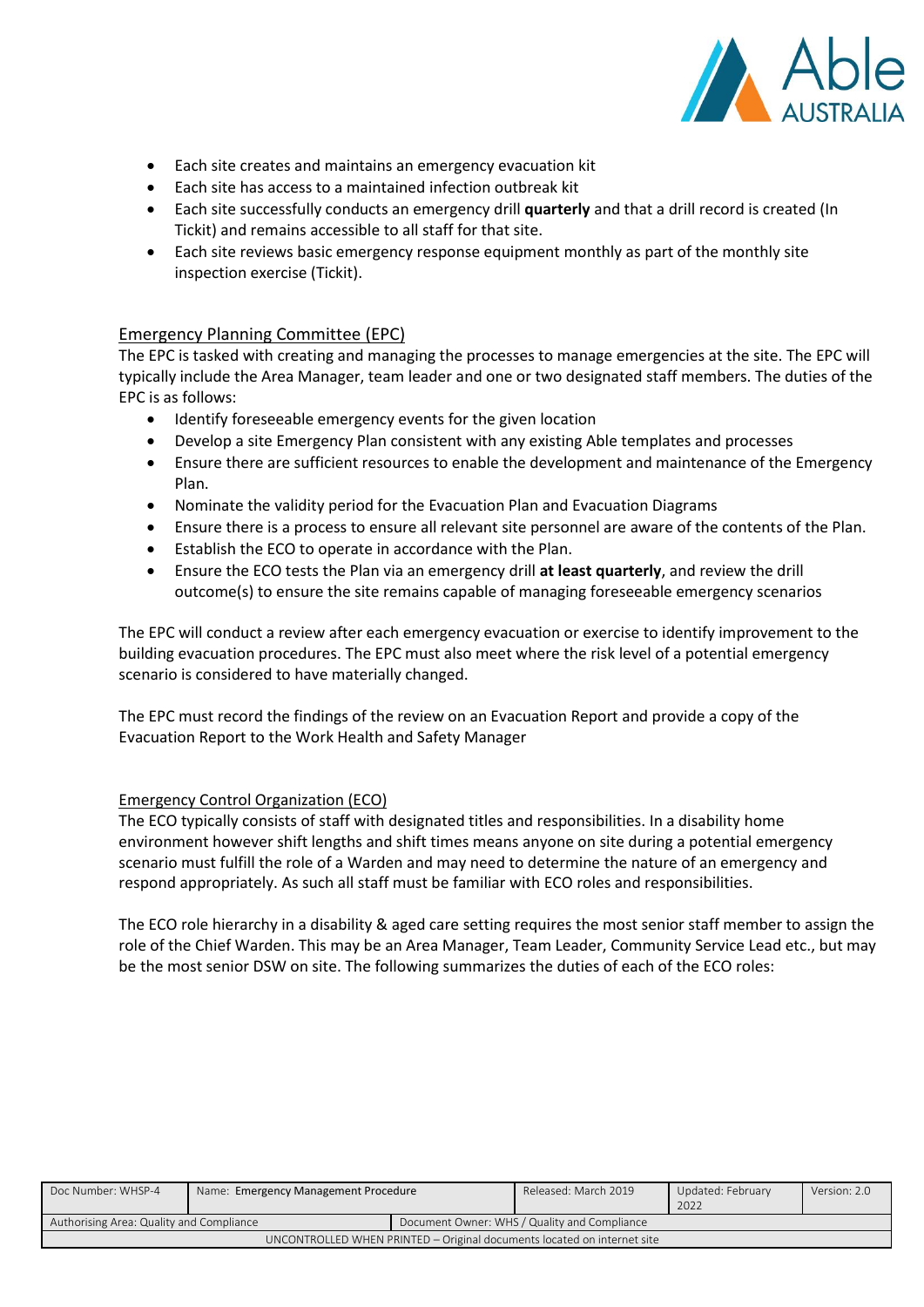

- *1. Chief Warden*:
	- a. Pre Emergency Duties
		- i. Typically wears a white helmet or cap to identify the Chief Warden role. Will ensure all staff (including new starters), clients and visitors are informed of emergency procedures to include:
			- I. The fire alarm system if present;
			- II. Site exit points and assembly areas;
			- III. Location of emergency equipment (i.e. extinguishers, infection control items etc.);
			- IV. The site specific emergency response procedures;
			- V. Maintain and display of a current list of all Floor Wardens
	- b. Chief Warden Emergency Duties
		- i. The Chief Warden has the authority to force the evacuation of a building in the event of an emergency.
		- ii. Respond immediately to an emergency alarm and take control, as appropriate;
		- iii. Gather as much information, via wardens, on the nature and extent of the emergency.
		- iv. On the basis of information gathered, determine actions to reasonably respond to the threat
		- v. Communicate the action plan to wardens and ensure an ongoing flow of communication.
		- vi. Ensure the appropriate Emergency Service has been notified;
		- vii. If necessary, control entry to the affected areas and warn nearby homes / businesses as required
		- viii. Monitor the progress of any evacuation and record the process (time, people evacuated, people who missed the evacuation, Participates etc.)
		- ix. Brief the Emergency Services personnel on arrival of the type, scope and location of the emergency, the status of the evacuation and any on-site hazards associated with the building and or facility.

| Doc Number: WHSP-4                                                      | Name: Emergency Management Procedure |                                              | Released: March 2019 | Updated: February<br>2022 | Version: 2.0 |
|-------------------------------------------------------------------------|--------------------------------------|----------------------------------------------|----------------------|---------------------------|--------------|
| Authorising Area: Quality and Compliance                                |                                      | Document Owner: WHS / Quality and Compliance |                      |                           |              |
| UNCONTROLLED WHEN PRINTED - Original documents located on internet site |                                      |                                              |                      |                           |              |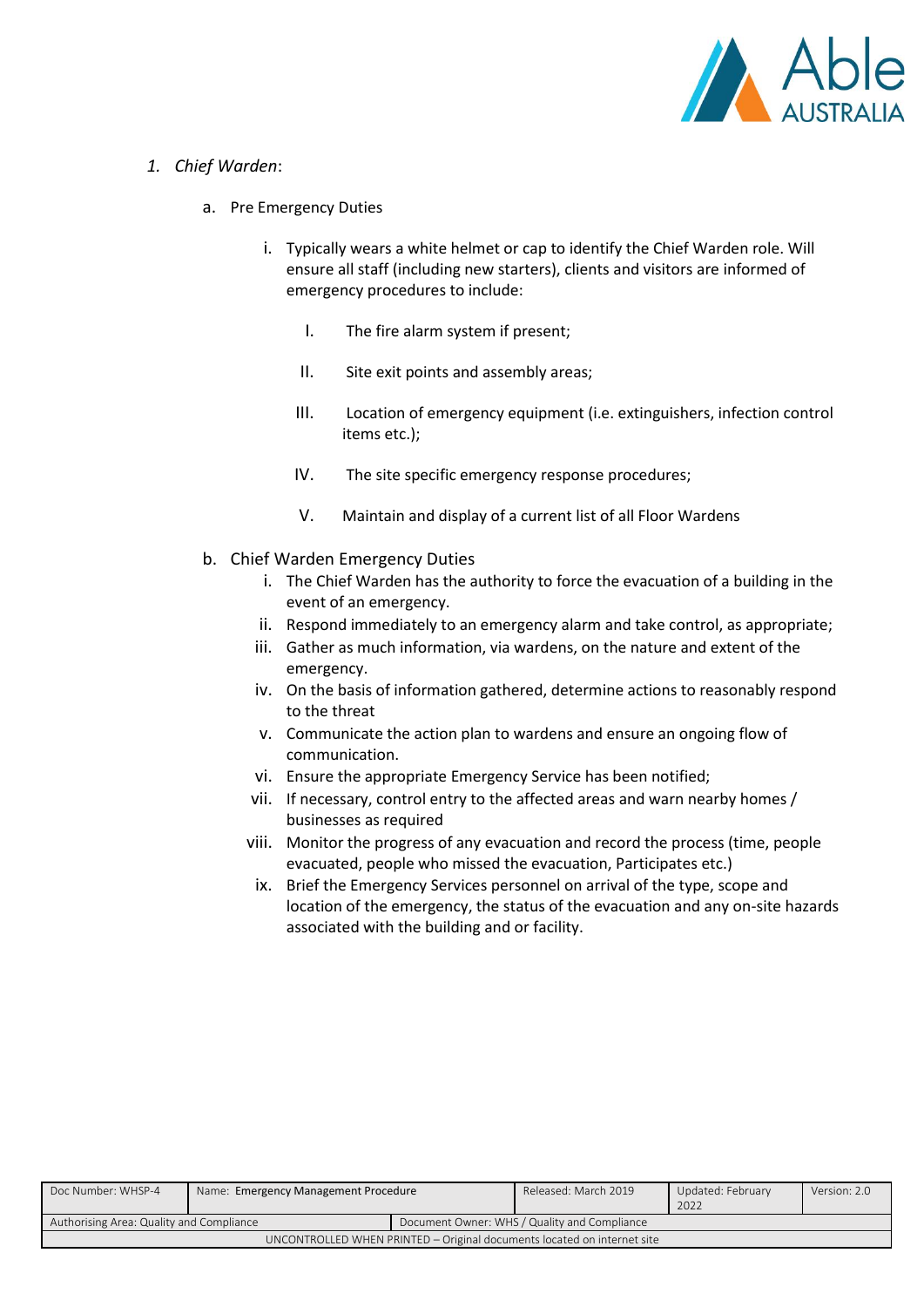

- c. Chief Warden Post Emergency Duties
	- i. When the emergency incident is made safe or the Emergency Service returns control, notify the occupants that they may return to the building/facility, as appropriate;
	- ii. Schedule a debrief meeting with Wardens.. This meeting will act as a corrective action meeting to perfect the evacuation process.
	- iii. Compile a report for the National Management Quality and Risk Committee and the National WHS Committee.
	- iv. Ensure that emergency contacts details are up to date

## *2. Wardens*

Typically, will wear a red helmet or hat to identify their position. Wardens should be appointed for each floor or zone of a building, to control the emergency response for their area as directed by the Chief Warden

- a. Pre Emergency Duties
	- i. Be familiar with their area of operation, including:
		- I. All means of exit and alternate escape routes
		- II. The existence and positions of rooms leading off blind passages, or doors leading to dead ends and any other confined areas in which people could be located;
		- III. Potentially dangerous materials or operations undertaken in their zone; and
		- IV. The location and operation of fire doors, smoke doors, fire blankets, portable fire extinguishers and fire hoses on their floor or zone;
		- V. Be aware of the number and location of occupants with a disability and coordinate the completion of the PEEP documentation;
		- VI. Report on deficiencies of emergency equipment;
- b. Wardens Emergency Duties

| Doc Number: WHSP-4                                                      | Name: Emergency Management Procedure |                                              | Released: March 2019 | Updated: February | Version: 2.0 |
|-------------------------------------------------------------------------|--------------------------------------|----------------------------------------------|----------------------|-------------------|--------------|
|                                                                         |                                      |                                              |                      | 2022              |              |
| Authorising Area: Quality and Compliance                                |                                      | Document Owner: WHS / Quality and Compliance |                      |                   |              |
| UNCONTROLLED WHEN PRINTED - Original documents located on internet site |                                      |                                              |                      |                   |              |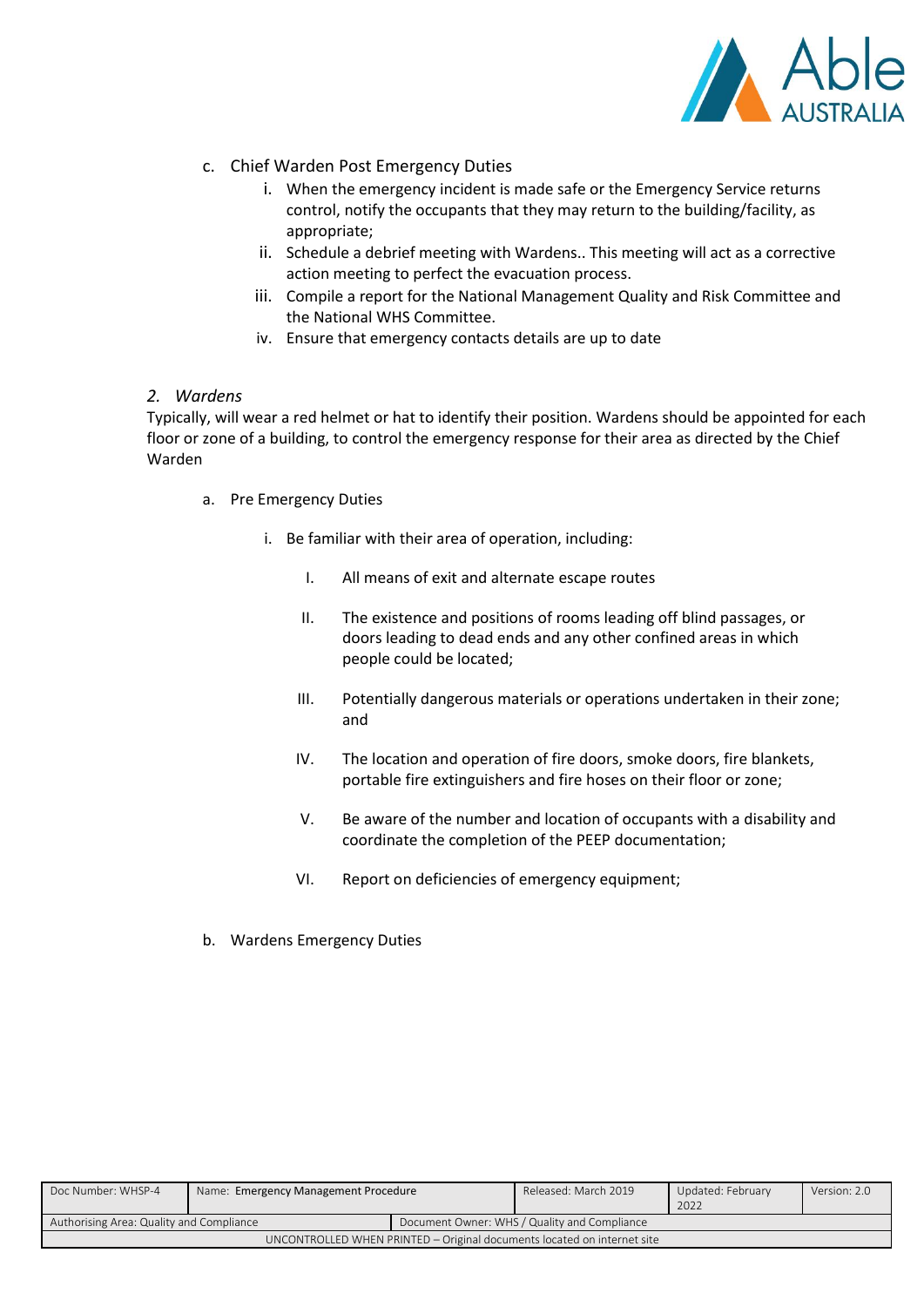

- i. With a sweeping method will check work areas are evacuated and that staff have moved in an orderly way to the approved assembly point
- ii. Account for all personnel from their work area
- iii. Ensure all personnel remain at the assembly point until instructed otherwise.
- iv. Implement the Chief Wardens emergency response.
- v. Communicate actions to the chief warden
- c. Wardens Post Emergency Duties
	- i. Compile a report of actions taken during the emergency for the debrief meeting.

## *3. First Aid Officer*

Typically wears a green helmet or hat in an emergency. First Aid Officers perform a very important role during an emergency, as they have the ability to provide immediate assistance before the arrival of the emergency services. While they are often excluded from the official ECO group they will be included for the purposes of Ables planning and emergency implementation. They will:

- a. Assist with evacuation and treatment of all staff, Visitors and Volunteers in immediate danger as directed by the Chief Warden.
- b. Collect a first aid kit and take to the assembly area if safe to do so
- c. Treat minor injuries at the emergency assembly area.

All medical incidents that require response by a First Aid Officer should be recorded. This can be done using Tickit.

## Emergency Drills

Emergency drills provide site occupants with the opportunity to practice different emergency scenario responses so that should an emergency occur, both staff and clients will be familiar with the likely response. These drills should:

- Occur at each Able site quarterly
- Be documented in Tickit (or in Ables *Emergency Drill record sheet* and then appended to a Tickit incident)
- Rotate through different scenarios so that all likely events are covered over an 18 month to 2 year period.
- Be reviewed by the EPC and where necessary lead to updates to process and the sites Emergency Plan.

The sites EPC should plan a years drill scenarios at each annual meeting (but should meet to alter the planned exercises should site or community events prompt a change). The types of emergencies which may

| Doc Number: WHSP-4                                                      | Name: Emergency Management Procedure |                                              | Released: March 2019 | Updated: February<br>2022 | Version: 2.0 |
|-------------------------------------------------------------------------|--------------------------------------|----------------------------------------------|----------------------|---------------------------|--------------|
| Authorising Area: Quality and Compliance                                |                                      | Document Owner: WHS / Quality and Compliance |                      |                           |              |
| UNCONTROLLED WHEN PRINTED – Original documents located on internet site |                                      |                                              |                      |                           |              |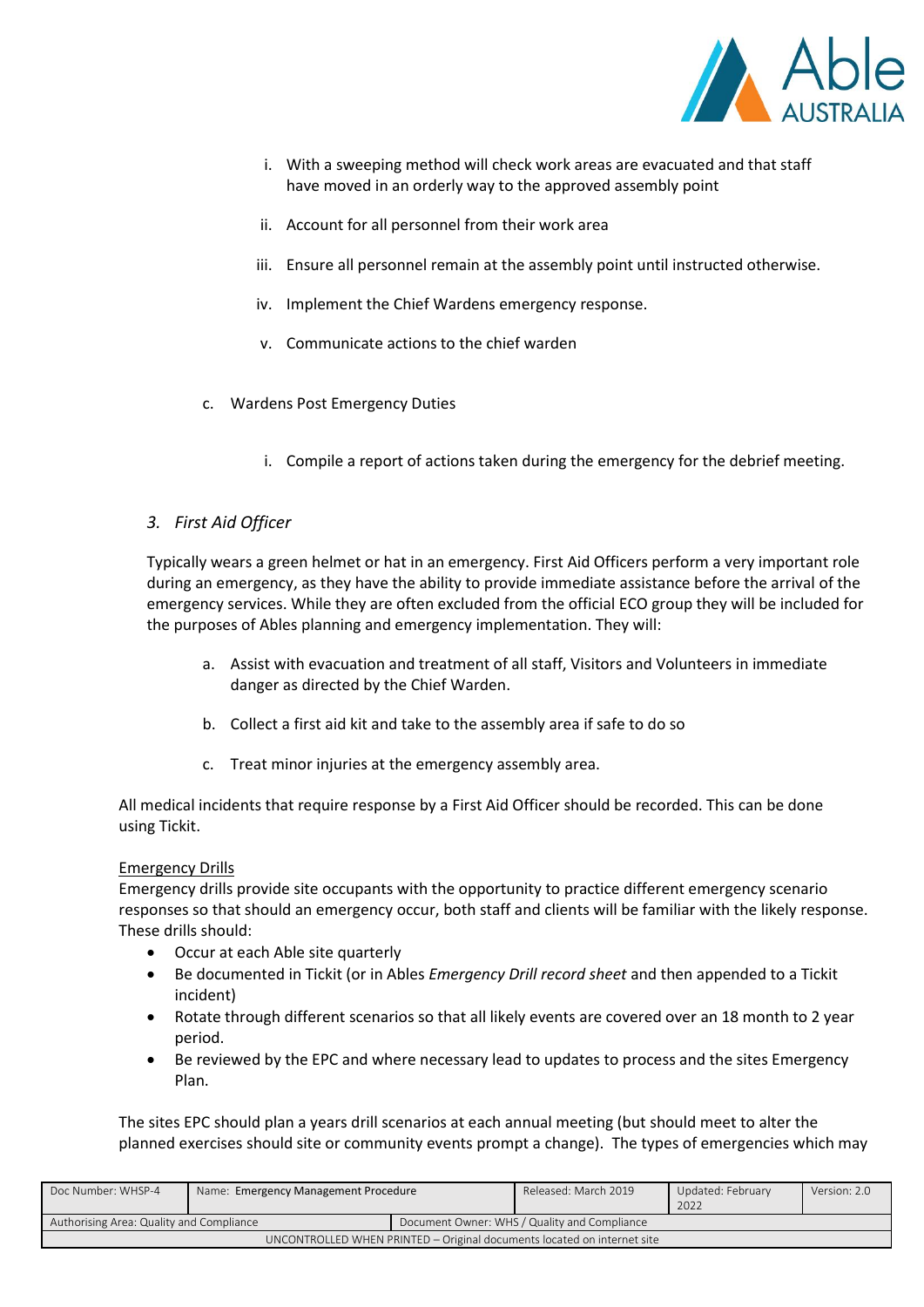

be practices could include, fire, smoke, explosion, medical emergency, chemical threat (internal and external) bomb threats, armed (and unarmed) intruders, natural disasters etc. Sites should also consider emergencies which may require a full evacuation, a partial evacuation, a shelter in place situation or a lockdown.

The general drill process is as follows:

- EPC determines the scope of the proposed drill. This includes:
	- o The emergency scenario
	- $\circ$  The extent of the emergency and how you propose to respond (evacuation, shelter in place etc.)
	- o Who will be involved (staff / clients / visitors) and if the later two ensure senior management are happy with the client involvement.
	- $\circ$  Determine who you may need to notify at the site to ensure clients are not panicked.
	- $\circ$  When you will run the drill (and what environmental conditions may influence the exercise i.e. will it be raining, will it be very hot or cold etc)
- The EPC shall brief the Chief warden on the nature and extent of the proposed drill
- Where the formal Chief Warden is absent, appoint an alternative Chief Warden
- Appoint a staff member to document the drill and the response.
- The actions of a typical drill are as follows:
	- $\circ$  Chief Warden sounds the alarm (i.e. as you normally would activate a fire alarm, smoke detector or perhaps just shout emergency). The announcement to site participants must make it clear that *the exercise is a drill only*.
	- o ECO responds to the alarm.
	- $\circ$  ECO searches their allocated areas and interact with their respective clients.
	- o Simulated calls are made to emergency services.
	- $\circ$  Participants are evacuated / moved / secured as appropriate to the scenario
- Manage / watch the response and document
- Formally close the drill by informing all participants
- As soon as practicable after the drill, the EPC should meet, review the drill and both document and implement any changes required (process, communication, training, equipment etc. ).
- Any changes should be documented in the sites Emergency Plan and communicated to site clients / staff

A sites EPC is free to modify the drill process to account for likely environmental, client or staff issues. They key is to make drills realistic enough to ensure the lessons learned can be applied to an actual emergency situation.

# Emergency response - General

On becoming aware of an emergency (or activation of a training exercise):

- The Chief Warden or their designate will ascertain the nature of the emergency and determine the appropriate action;
- The remaining wardens / staff must be notified of the emergency, usually via the building's emergency alarm system or via word of mouth;
- Coordinate evacuation and control entry to the affected areas;
- Ensure the progress of the evacuation and any action taken is recorded;
- Brief the emergency services personnel upon arrival on type, scope and location of the emergency and the status of the evacuation and, thereafter, act on the incident controller's instructions;

| Doc Number: WHSP-4                                                      | Name: Emergency Management Procedure |                                              | Released: March 2019 | Updated: February<br>2022 | Version: 2.0 |
|-------------------------------------------------------------------------|--------------------------------------|----------------------------------------------|----------------------|---------------------------|--------------|
| Authorising Area: Quality and Compliance                                |                                      | Document Owner: WHS / Quality and Compliance |                      |                           |              |
| UNCONTROLLED WHEN PRINTED – Original documents located on internet site |                                      |                                              |                      |                           |              |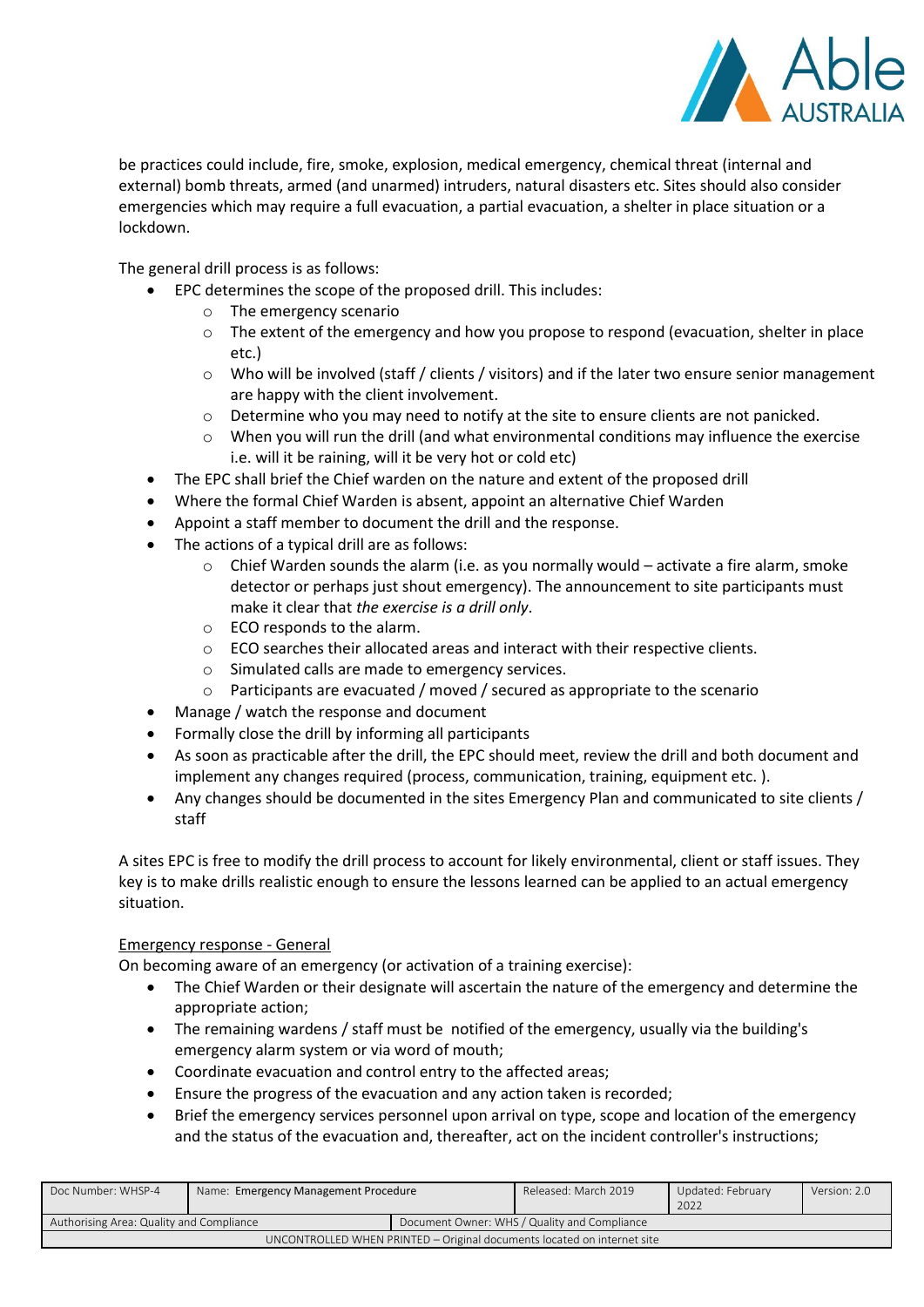

• Complete an evacuation report, documenting details for the purpose of identifying and correcting any deficiencies in procedure or its implementation.

Potential emergency responses include the following:

| <b>Response options</b>                | <b>Descriptions</b>                                                                                                                                                                                                                                                                                                                                                                                                                                                                                                                               |
|----------------------------------------|---------------------------------------------------------------------------------------------------------------------------------------------------------------------------------------------------------------------------------------------------------------------------------------------------------------------------------------------------------------------------------------------------------------------------------------------------------------------------------------------------------------------------------------------------|
| Shelter in place                       | To shelter in place is to remain on site within an existing facility or<br>home during an emergency. The decision to shelter in place is based<br>on information from a variety of sources that confirms this option is<br>safer or more appropriate than relocation or evacuation. The<br>movement of clients, patients and participants from one facility or<br>home to another safer building within the same location is also<br>considered shelter in place.                                                                                 |
| <b>Shelter indoors</b>                 | To shelter indoors is to remain inside a building and limit exposure<br>to unhealthy conditions in the air outside such as gas leaks, smoke<br>and other air contaminants. On receiving advice to shelter indoors,<br>people must go indoors immediately, close all doors and windows,<br>turn off heaters, air conditioners and exhaust fans, and listen to<br>radio or television or monitor emergency services websites for the<br>all clear message.                                                                                          |
| <b>Leaving early</b>                   | Leaving early is the practice of relocating well in advance of an<br>emergency. This activity is undertaken by households in response to<br>a range of triggers such as a weather forecast, declaration of a Code<br>Red day or flood warning.                                                                                                                                                                                                                                                                                                    |
| <b>Evacuation</b>                      | Evacuation is the urgent movement of clients, patients and<br>participants from a facility or home to a safer location using best<br>endeavours in response to an imminent threat or impact of an<br>emergency. An evacuation without any prior warning is resource<br>intensive and potentially detrimental to the health of clients,<br>patients and participants, staff and emergency services personnel.<br>The main priority when deciding to evacuate is the protection of life.<br>An evacuation must be effectively planned and executed. |
| <b>Relocation</b>                      | Relocation is the planned movement of clients, patients and<br>participants and an appropriate number of staff from a facility or<br>home to alternative accommodation with a similar type of care<br>available, in response to a forecast or warning of potential or actual<br>emergency.                                                                                                                                                                                                                                                        |
| <b>Altering or ceasing</b><br>services | Services delivered in facilities, community venues or in the home<br>may at times need to be altered or ceased due to emergencies. This<br>may be due to direct risk or impact on the facility or the client's<br>home or because travel in the area is not considered safe, affecting<br>availability of staff or access to clients, patients and participants.                                                                                                                                                                                  |

Specific Emergency response actions can be found in *Appendix 1*

# Debriefing

In the event that an emergency has occurred, a debriefing session with Management must occur to re-

| Doc Number: WHSP-4                                                      | Name: Emergency Management Procedure |                                              | Released: March 2019 | Updated: February<br>2022 | Version: 2.0 |
|-------------------------------------------------------------------------|--------------------------------------|----------------------------------------------|----------------------|---------------------------|--------------|
| Authorising Area: Quality and Compliance                                |                                      | Document Owner: WHS / Quality and Compliance |                      |                           |              |
| UNCONTROLLED WHEN PRINTED - Original documents located on internet site |                                      |                                              |                      |                           |              |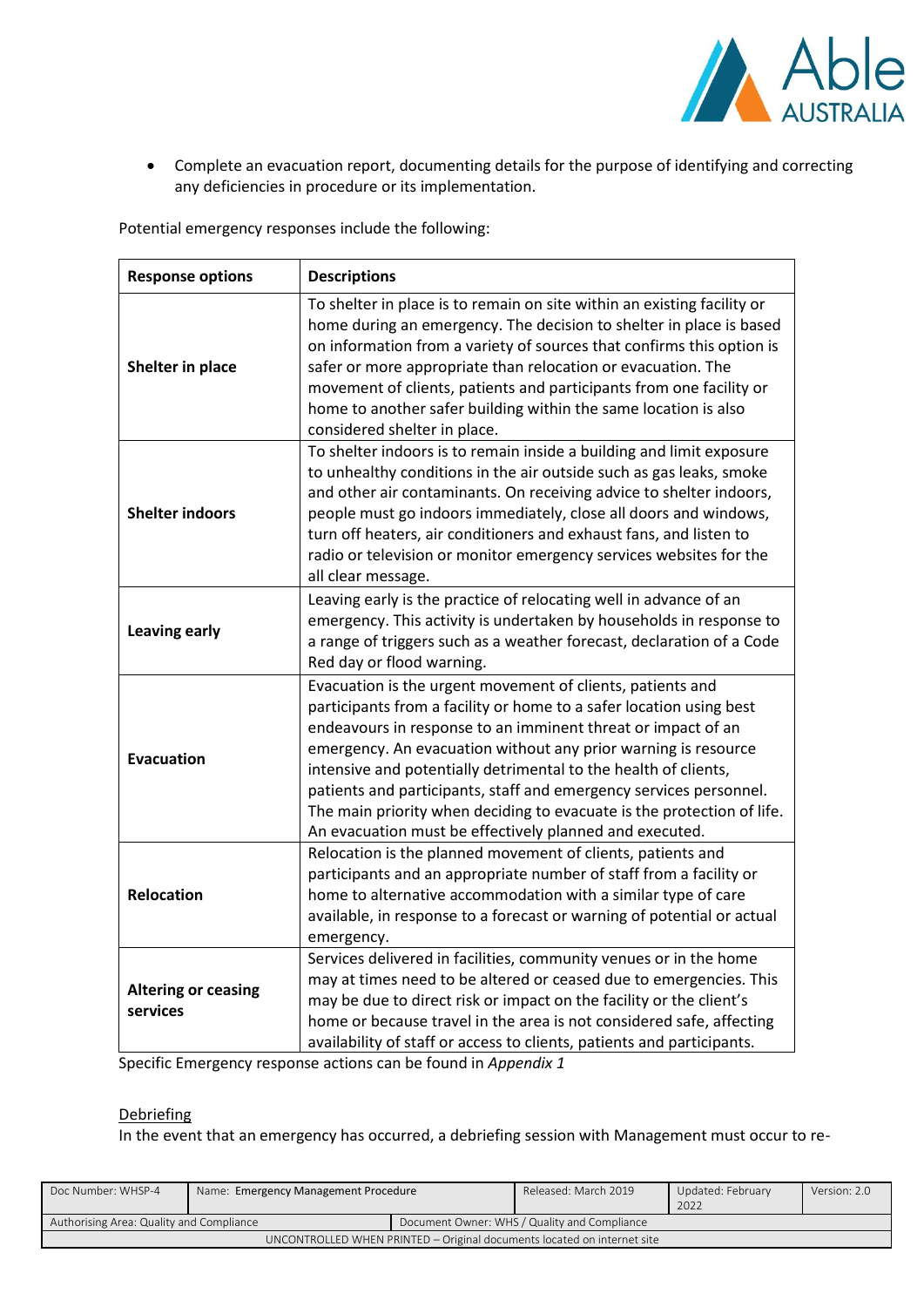

assess the risks and the strategies to manage them.

## **Training**

As all staff have a role to play during an emergency event, all staff require training in general emergency response and specific warden training. Able will make training available to cover the following:

- Emergency Response (Learnable module(s)
- Warden Training (Learnable NDS module)
- On-site onboarding orientation including site emergency response
- Emergency drill participation and debriefing

Additional training such as fire extinguisher (hot) training and Fire Safety Advisor (QLD) training will be considered where there is a business need and resourcing allows it to occur.

## Employee Assistance Program

A debriefing session may also be required with external qualified counsellors to enable staff and clients to deal with the impact of the event on their working and personal lives. Staff and clients may call Ables EAP provider directly, of the Area Manager may prefer to arrange an on site critical event debrief .Should the group debrief be required, the Area Manager should contact the WHS team to arrange.

## **RELATED DOCUMENTS**

- Register of Injuries
- Emergency Drill Record Sheet
- EPC Terms of Reference document
- EPC Minutes Template
- Incident Management Policy
- AS 3745-2010 Planning for emergencies in facilities
- AS4083 1997 Planning for Emergencies Health care facilities
- Evacuation Pack Checklist
- Able Australia Crisis Management Plan & Communication Plan

## **CONTINUOUS IMPROVEMENT**

Improvements to this procedure can be made by completing an Improvement Opportunity Form, attaching any suggested amendments and forwarding to the National Quality and Compliance Advisor for review.

**Document Control** *Documents are controlled for version, traceability and security within SharePoint.*

| Doc Number: WHSP-4                                                      | Name: Emergency Management Procedure |  | Released: March 2019                         | Updated: February<br>2022 | Version: 2.0 |
|-------------------------------------------------------------------------|--------------------------------------|--|----------------------------------------------|---------------------------|--------------|
| Authorising Area: Quality and Compliance                                |                                      |  | Document Owner: WHS / Quality and Compliance |                           |              |
| UNCONTROLLED WHEN PRINTED – Original documents located on internet site |                                      |  |                                              |                           |              |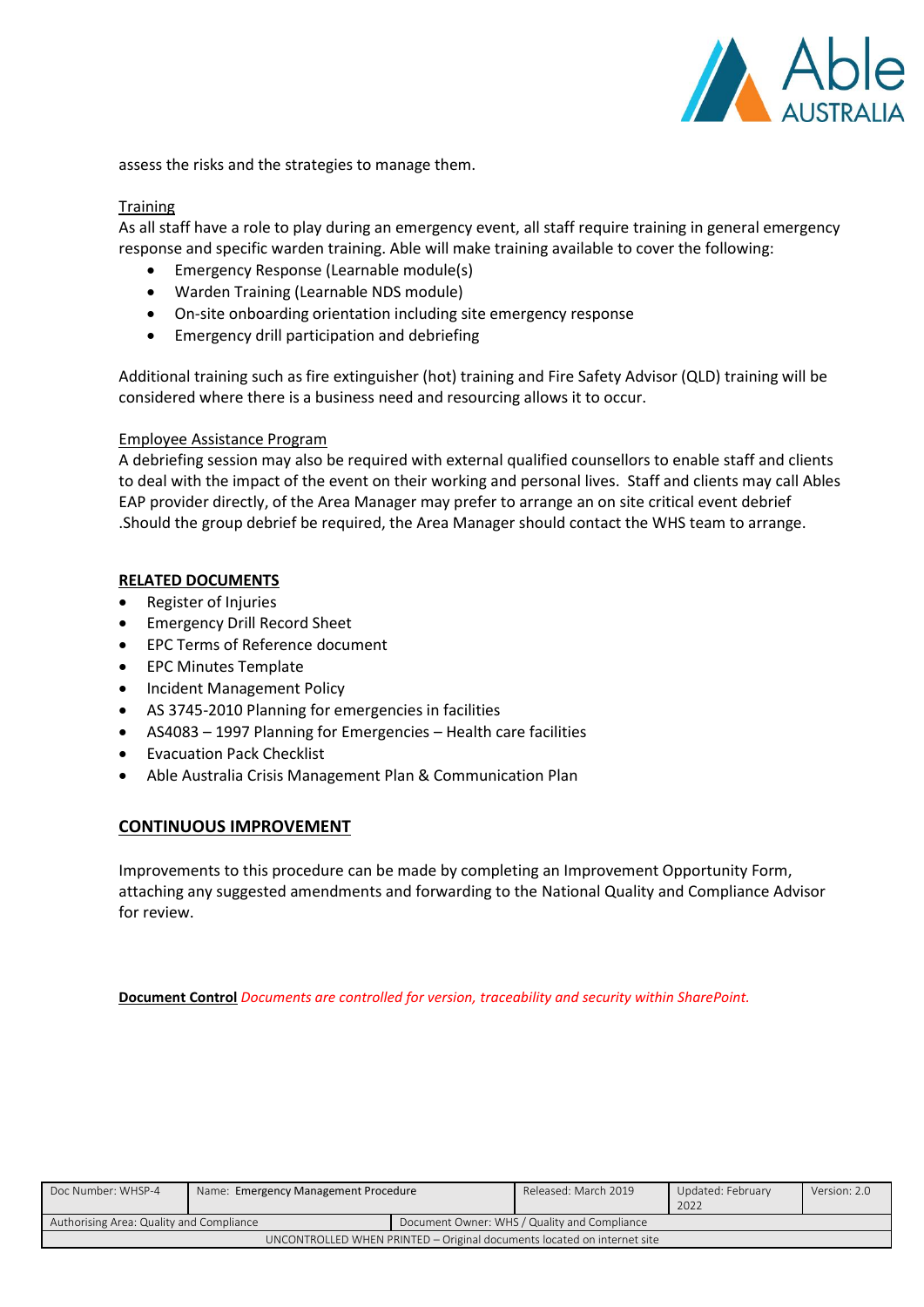

## **APPENDIX 1: Emergency Scenario Specific Actions**

## **Fire / Smoke**:



## **Code Red: Fire / Smoke**

## **Any person on becoming aware of fire/smoke:**

- Alert the sites Chief Warden
- Investigate the fire situation if safe to do so.
- If there is any doubt regarding whether there is a fire situation, the Fire Service should still be called. Remember to provide them with an understanding of the number of people on site and their condition, and any people who may not be accounted for. If you are evacuating tell them where the assembly area is located.
- Ensure the safe evacuation of all occupants from the building. Remember **R.A.C.E.E**:
	- o **R**emove people from immediate danger if safe to do so
	- o **A**lert Contact the Fire Brigade on 000
	- o **C**ontain the fire. If practical close the door and windows to enclose the fire and slow its spread
	- o **E**xtinguish use an appropriate extinguisher (*see Section on Fire Equipment and uses below*) or fire blanket to extinguish the fire if you have been trained and it is safe to do so
	- o **E**vacuate to the Assembly Area
- Account for all occupants at the assembly area.
- Ensure occupants do not attempt to re-enter the building until it is safe to do so.
- Meet the Fire Brigade and advise them of any information relevant to the emergency.

Do not fight the fire if the following conditions exist:

- You have not been trained in the use of a fire extinguisher
- *You don't know what's burning*
- The fire is spreading rapidly and might block your means of escape
- *You don't have the proper equipment*
- *You might inhale toxic smoke*
- *Your instincts tell you not to do so*

If the first attempts to put out the fire do not succeed, evacuate the building immediately.

If you use a fire extinguisher, remember the acronym **PASS**:

**Pull**: Pull the pin **Aim**: Aim the nozzle the base of the fire **Squeeze**: Squeeze the handle **Sweep**: Sweep from side to side at the base of the fire

The Chief Warden shall meet the Fire Service on arrival and inform them of the situation. Even If the fire has been extinguished the Fire Service will still attend.

| Doc Number: WHSP-4                                                      | Name: Emergency Management Procedure |  | Released: March 2019                         | Updated: February<br>2022 | Version: 2.0 |
|-------------------------------------------------------------------------|--------------------------------------|--|----------------------------------------------|---------------------------|--------------|
| Authorising Area: Quality and Compliance                                |                                      |  | Document Owner: WHS / Quality and Compliance |                           |              |
| UNCONTROLLED WHEN PRINTED – Original documents located on internet site |                                      |  |                                              |                           |              |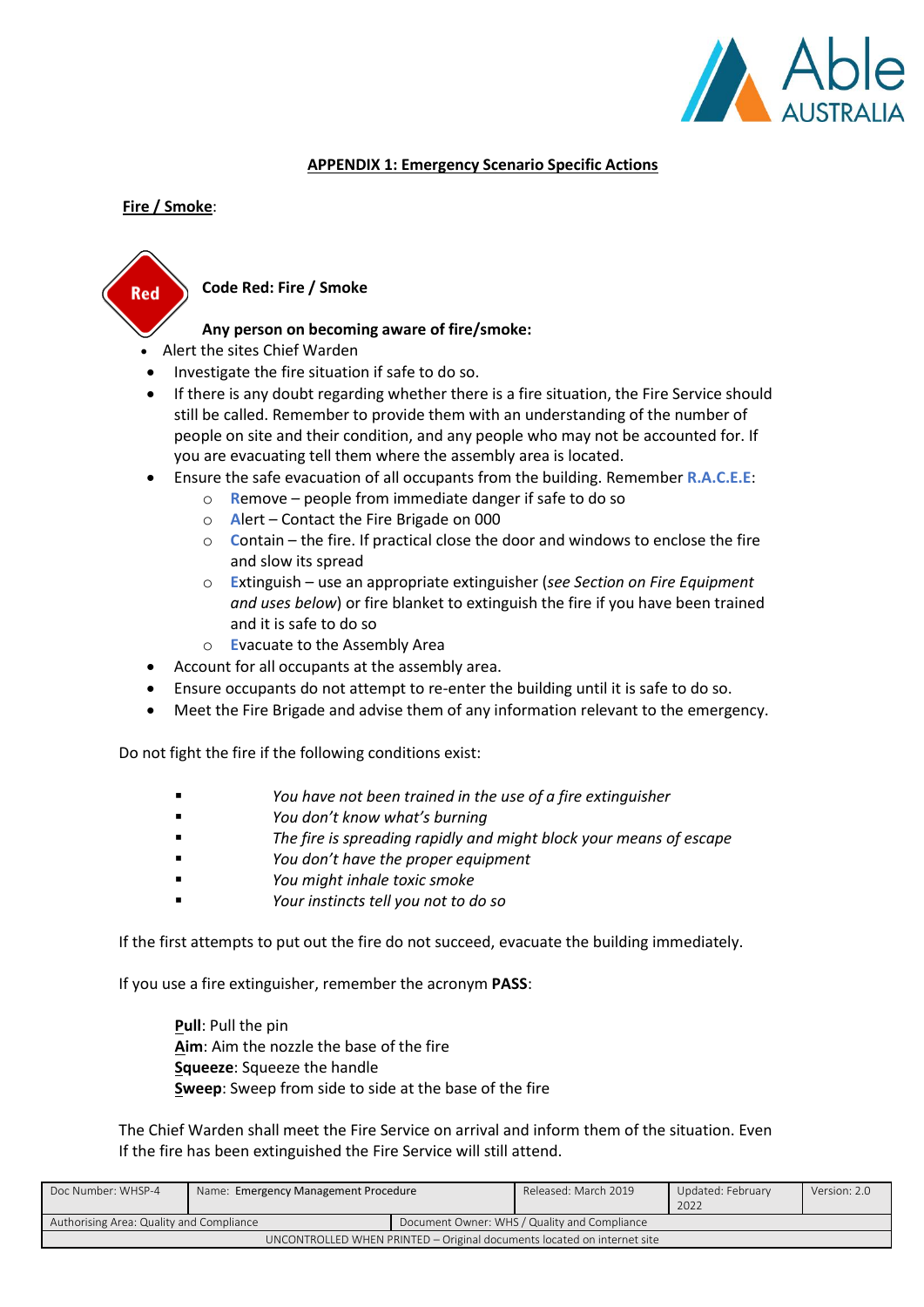

Fire blankets must only be used for a small fire. If you use a fire blanket:

- Protect yourself from the flames by shielding your body with the blanket.
- Look over the blanket and approach the fire keeping it at arm's length;
- Place (do not throw) the blanket over the container to completely smother the fire. Make sure that the blanket has completed a seal around the rim of the container
- Back away from the fire to a safe distance

## **Evacuation:**



# **Code Orange: Evacuation**

It is the task of the most senior AA staff member on site to determine whether an evacuation is required. That staff member should consider:

- The seriousness of the threat to the sites inhabitants
- The proximity of the hazard(s) relevant to the situation
- The nature of the clients on site

Evacuations are extremely stressful events and should only occur where absolutely necessary. An evacuation will be required where a threat within the building cannot be contained (Fire / Smoke) or where the house is uninhabitable for any reason (i.e. significant water leak, power loss during heat wave etc.). *Where safe to do so* it is expected where an evacuation is deemed to be required that the AA staff member assist the client (and any visitor unable to self ambulate) to the assembly point using the safest evacuation route.

If possible, the evacuation back-pack, a first aid kit along with client medication and Next of Kin contact details should be taken to the assembly area

The following summarises the stages of an evacuation where this is necessary:

- 1. Removal of people in immediate danger area (i.e. from a room that is on fire or smoking)
- 2. Evacuation of ambulant clients and visitors
- 3. Evacuation of semi ambulant clients
- 4. Evacuation of non-ambulant clients

Not all exits will necessarily be available for use in an emergency. The Chief warden shall direct clients and staff as to which exits can be used, given the emergency.

All parties shall remain at the assembly point until emergency services provide the all-clear. An AA staff member must remain with their client(s) at all times. Should the evacuation occur in extreme weather (cold / rain / heat) the AA staff member shall move the client to a nearby sheltered location where possible (i.e. a carport or awning of a nearby home).

| Doc Number: WHSP-4                                                      | Name: Emergency Management Procedure |  | Released: March 2019                         | Updated: February<br>2022 | Version: 2.0 |
|-------------------------------------------------------------------------|--------------------------------------|--|----------------------------------------------|---------------------------|--------------|
| Authorising Area: Quality and Compliance                                |                                      |  | Document Owner: WHS / Quality and Compliance |                           |              |
| UNCONTROLLED WHEN PRINTED – Original documents located on internet site |                                      |  |                                              |                           |              |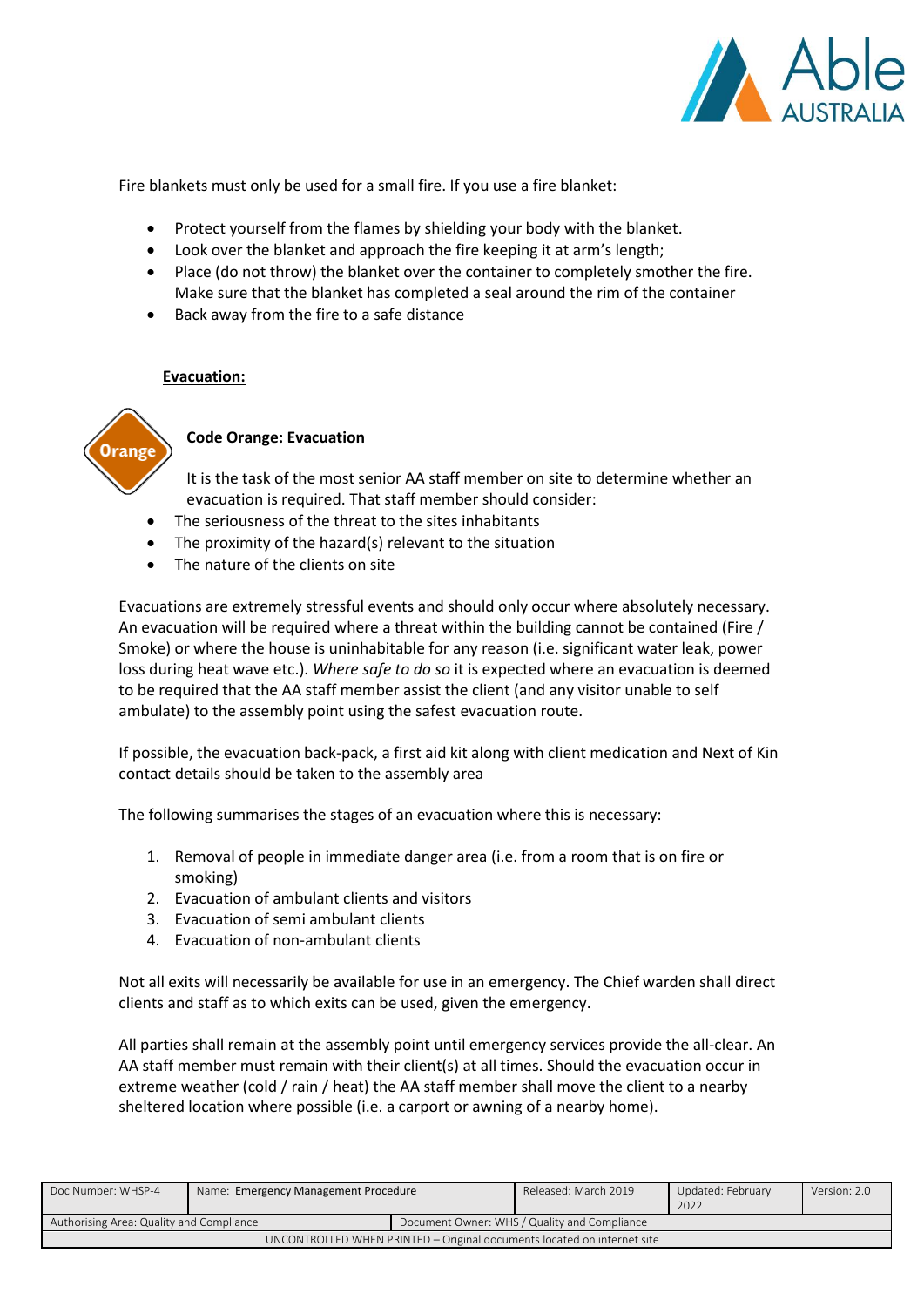

An evacuation will be required where a threat within the building cannot be contained (Fire / Smoke) or where the house is uninhabitable for any reason (i.e. significant water leak, power loss during heat wave etc.). *Where safe to do so* it is expected where an evacuation is deemed to be required that the AA staff member assist the client (and any visitor unable to selfambulate) to the assembly point using the safest evacuation route.

## **Bomb / Substance Threat**



## **Code Purple: Bomb or Substance Threats**

#### **Bomb threat**

- 1. Do not panic.
- 2. If possible attract a colleague's attention and hand them a Bomb Threat Note.
- 3. Keep the caller on the line as long as possible and record the person's comments word for word.
- 4. Ask questions:
	- o Where is the bomb;
	- o When will it go off;
	- o Why was the bomb placed in this building;
	- o What does it look like;
	- o How can it be set off;
	- o What is your name?
- 5. Listen carefully for background noises, speech mannerisms, accent etc.
- 6. Contact the Chief Warden immediately.
- 7. Fill out the bomb threat checklist in consultation with the Chief Warden.

If the bomb threat checklist is not to hand try to find out where the bomb has been placed, at what time it will detonate and why you are a target.

- Notify the Chief Warden immediately.
- Do not notify anybody other than Wardens.
- Advise police and fire brigade (Avoid using mobile phones use landlines for communication where available);
- Notify Able Management;
- Initiate evacuation procedures for all or part of the building;
- Refer to the Emergency Contact List, advise contacts in order of priority.

In all instances Able Australia will:

- Evacuate without search;
- Initiate emergency evacuation procedures;
- Staff will collect immediate personal belongs, turn off their mobile phones and evacuate the building as directed.

## **Bomb threat – mail / Object**

• Be alert for suspicious looking packages.

| Doc Number: WHSP-4                                                      | Name: Emergency Management Procedure |  | Released: March 2019                         | Updated: February<br>2022 | Version: 2.0 |
|-------------------------------------------------------------------------|--------------------------------------|--|----------------------------------------------|---------------------------|--------------|
| Authorising Area: Quality and Compliance                                |                                      |  | Document Owner: WHS / Quality and Compliance |                           |              |
| UNCONTROLLED WHEN PRINTED – Original documents located on internet site |                                      |  |                                              |                           |              |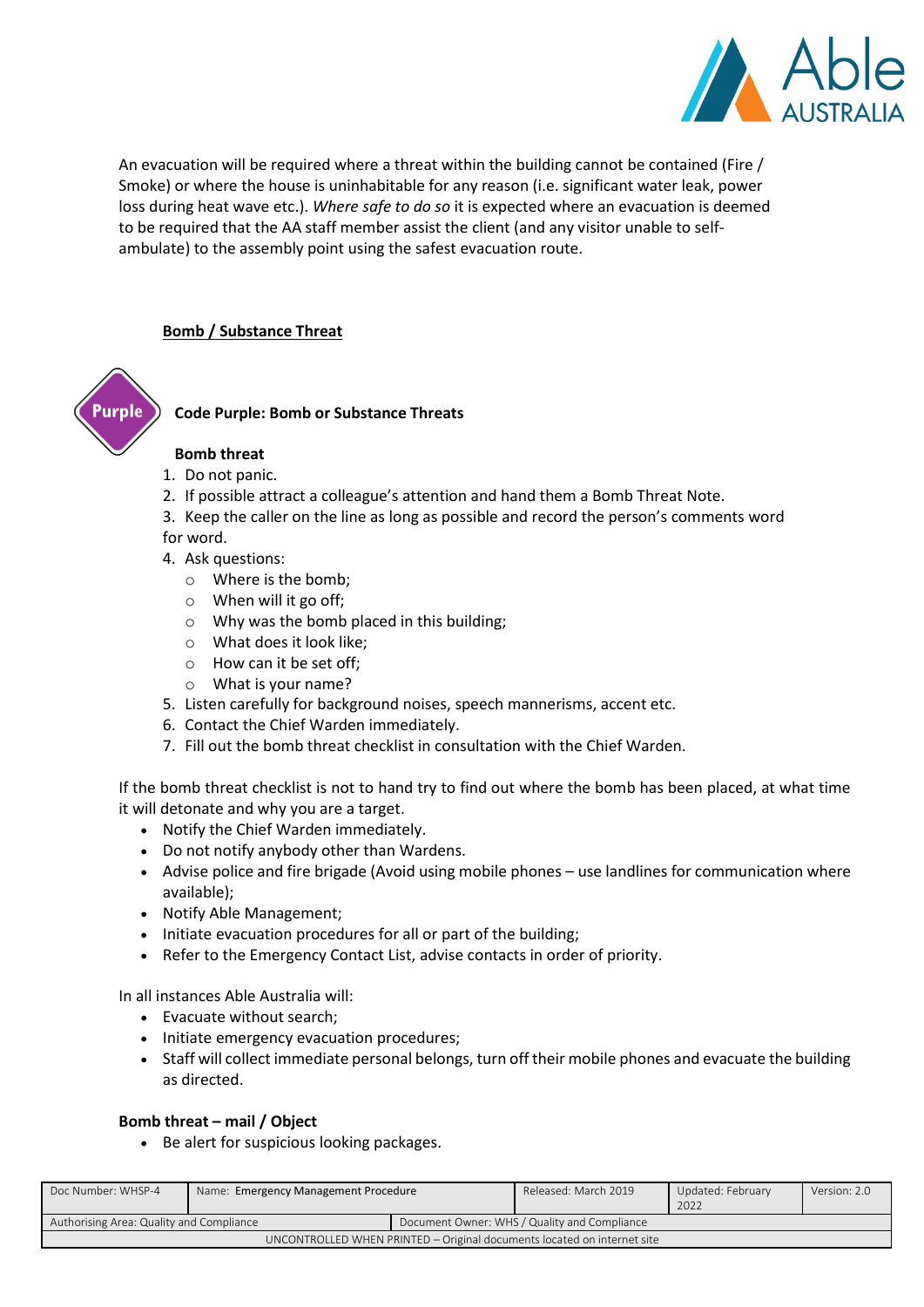

- If there is a threat received through the mail avoid handling it so the Police can examine the note for clues.
- Advise the Chief Warden immediately.
- Notify emergency services 000; and advise them of the situation including the exact location;
- Initiate evacuation procedures for all or part of the building;
- Refer to the Emergency Contact List, advise contacts in order of priority.

## **Medical Emergency**



# **Code Blue: Medical Emergency**

If any person is made aware of a medical emergency they should call 000 and advise ambulance of the details of the injured person:

- Give address, nearest cross street;
- An entry point where they will be met;
- Details of injury;
- Your name and contact phone number.

After emergency services have been contacted:

- Check for danger if the person is injured and in danger move the person away from the threat. **Otherwise**
- Do not move the person
- Have someone remain with the injured person until help arrives;
- Notify the Chief Warden and or management;
- Have a First Aid officer provide first aid if the issue is minor (within their scope of training);
- The First aid officer should remain with the injured person until the ambulance arrives
- Send a person to meet the ambulance and guide emergency staff to the injured person;
- Ensure emergency services staff have a clear path of access to the injured person.
- Refer to the Emergency Contact List, advise contacts in order of priority.

## **Death including suicide / drug overdose**

- Call 000 for Police, advise the situation and exactly where to come.
- Notify the Chief Warden.
- Do not move or touch the body.
- Note down everything you touch on discovery or everything the first person that discovers the body or scene touches.
- Isolate the incident from onlookers;
- Call 000 and advise police;
- Refer to the Emergency Contact List, advise contacts in order of priority;
- Keep the area clear until police arrive;
- Reassure clients, staff as necessary.

## **Poisoning**

- Call the Poisons Information Centre 131 126.
- If the person appears seriously ill call 000 for an ambulance.
- If the person is seriously ill refer to the Emergency Contact List, advise contacts in order of priority.

| Doc Number: WHSP-4                                                      | Name: Emergency Management Procedure |  | Released: March 2019                         | Updated: February<br>2022 | Version: 2.0 |
|-------------------------------------------------------------------------|--------------------------------------|--|----------------------------------------------|---------------------------|--------------|
| Authorising Area: Quality and Compliance                                |                                      |  | Document Owner: WHS / Quality and Compliance |                           |              |
| UNCONTROLLED WHEN PRINTED - Original documents located on internet site |                                      |  |                                              |                           |              |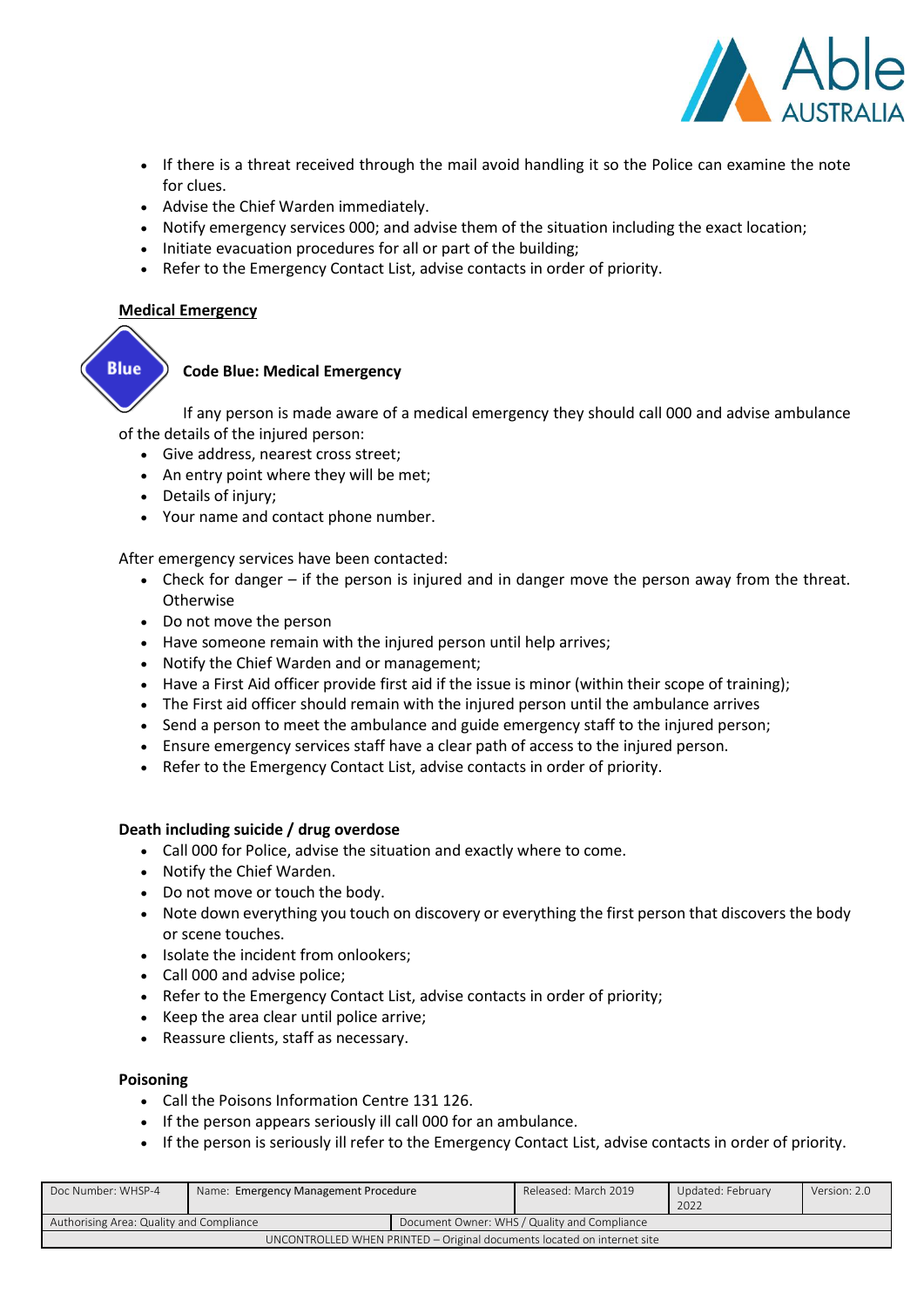

## **Suicide Threat**

- Call 000 for Police, advise the situation and exactly where to come.
- Stay with the person and locate other staff to assist.
- Notify the Chief Warden.
- Have a staff member meet police;
- Cordon off the area and keep clients, staff and other people away from the person threatening suicide;
- Refer to the Emergency Contact List, advise contacts in order of priority;
- Only the CEO or Deputy CEO may make a statement to the media.

#### **Internal Emergency**



•

## **Code Yellow: Internal Emergency**

An internal or code yellow alert is any internal event that impacts a site caused by a scenario not otherwise covered by the previous codes that may adversely affect business service or continuity and / or the safety of those at the site.

Examples may include but are not limited to failure or disruption to electricity, water, IT services, heating / cooling, structural damage or hazardous materials spills. Actions to manage these events will be dependent on the event itself, but they will often include the following:

- Gather information and assess the situation
- Depending on the severity, consider contacting emergency services (000), your team leader, your Area Manager or potentially all three and inform them of the situation
- For building failures, contact Able Property. For IT issues, contact 5G
- Communicate with site stakeholders calmly
- Provide first aid if necessary
- Relocate to a safe or operational part of the site. Ensure you don't move people into a more dangerous situation
- Evacuate where necessary.

#### **External Emergency**



.

**Code Brown: External Emergency**

#### **Air contamination**

- Shut down air conditioning if possible;
- Call 000 and advise police and request they attend;
- Notify Wardens to be on standby;
- If required initiate evacuation procedures;

| Doc Number: WHSP-4                                                      | Name: Emergency Management Procedure |  | Released: March 2019                         | Updated: February<br>2022 | Version: 2.0 |
|-------------------------------------------------------------------------|--------------------------------------|--|----------------------------------------------|---------------------------|--------------|
| Authorising Area: Quality and Compliance                                |                                      |  | Document Owner: WHS / Quality and Compliance |                           |              |
| UNCONTROLLED WHEN PRINTED – Original documents located on internet site |                                      |  |                                              |                           |              |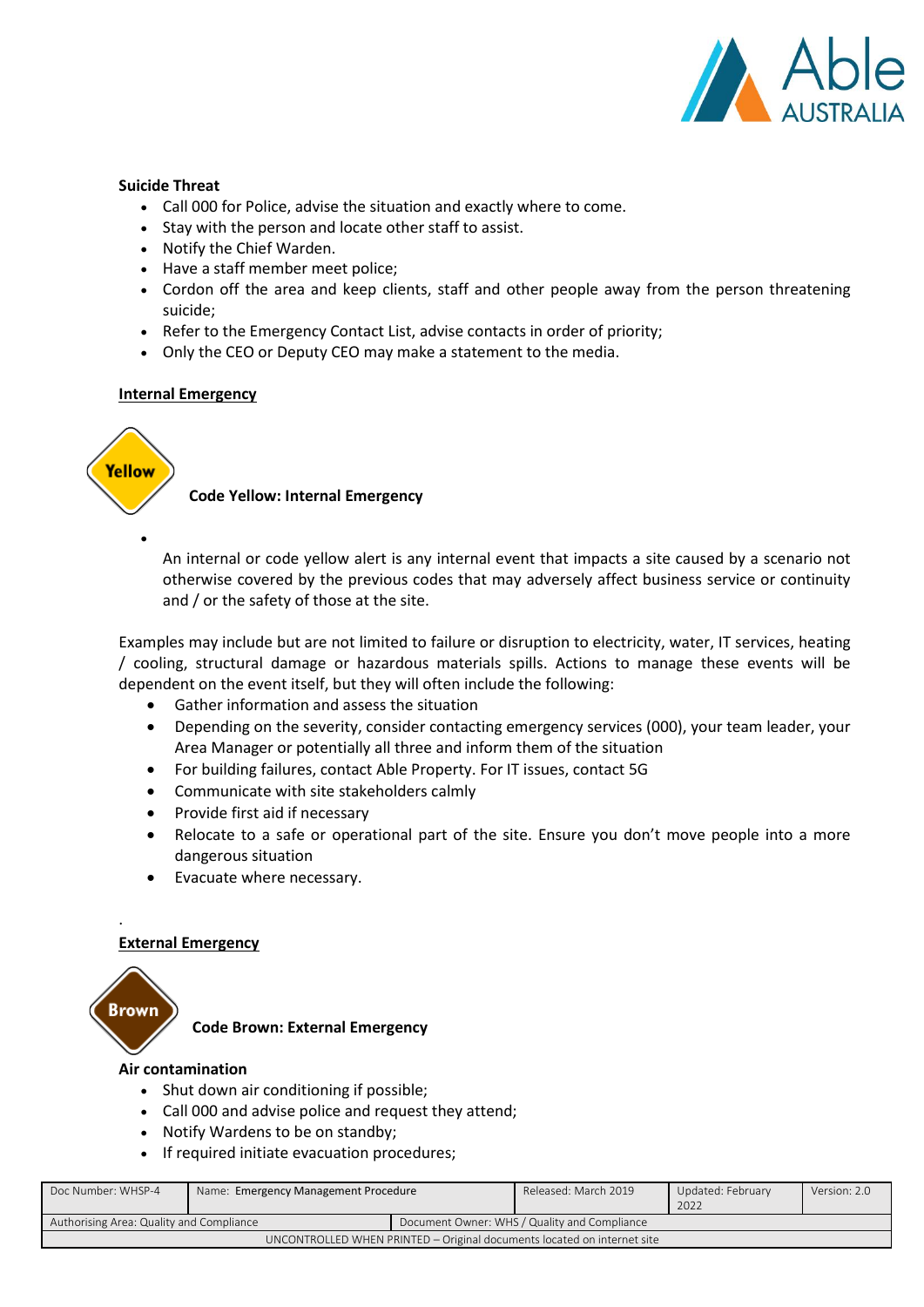

• Refer to the Emergency Contact List, contact the Communications Officers in order of priority.

## **Storm conditions**

- Stay inside and keep away from windows.
- Listen to your emergency broadcaster for storm updates.
- If outdoors, find safe shelter away from trees, powerlines or metal structures.
- Use a torch instead of candles if there is a blackout.
- Once the storm has passed
- Do not go sightseeing as this will delay emergency response and cause accidents.
- For life-threatening emergencies, call Triple Zero (000) immediately.
- For emergency assistance during floods and storms call 132 500 for help from SES. Flash flooding usually results from heavy rainfall falling over a short time during a severe storm.
- During flash flooding
	- o If you decide to evacuate, do so well before flooding begins.
	- $\circ$  If you do not leave early enough and become trapped by rising floodwater inside your home or business, stay inside your building and seek the highest part. Stay there and call Triple Zero (000) if your emergency is life-threatening.

## **Building Damage**

The possibility of building failure is remote is Australia. Causes may be earthquake, explosions, internal failure, and collision.

- Notify emergency services (Call 000) and request main gas supply to be shut down;
- Notify the LINE MANAGER and ensure they are prepared;
- If safe, contact and organize Wardens to carry out a building safety check and report back;
- When safe to do so initiate evacuation ensuring that Evacuation routes are safe.
- If unable to evacuate
	- o Take immediate refuge under desks or benches, doorways, archways etc.;
	- o Do not use lifts;
	- o Stay clear of filing cabinets, shelves, bookcases ;
	- o Stay in a safe area until structural safety checks are completed.

# **Gas Leak Procedures**

Chief Warden will:

- Turn off gas supply if accessible and safe to do so. Otherwise
- Call 000 and request main gas supply to be shut down;
- Notify the LINE MANAGER and ensure they are prepared;
- Establish the scope of the emergency and whether safe containment will be speedily achieved, if in doubt prepare to initiate evacuation;
- Ensure injured persons are removed to a safe place and no one is exposed to further risk or injury;
- Refer to the Emergency Contact List, advise contacts in order of priority.

## **External Emission or spills**

- Call **000** for emergency services and seek and follow advice.
- Report the emergency immediately to the Chief Warden or Manager
- Turn off gas supply if possible.
- If the gas leak is on-site, notify your gas provider.

| Doc Number: WHSP-4                                                      | Name: Emergency Management Procedure |  | Released: March 2019                         | Updated: February<br>2022 | Version: 2.0 |
|-------------------------------------------------------------------------|--------------------------------------|--|----------------------------------------------|---------------------------|--------------|
| Authorising Area: Quality and Compliance                                |                                      |  | Document Owner: WHS / Quality and Compliance |                           |              |
| UNCONTROLLED WHEN PRINTED – Original documents located on internet site |                                      |  |                                              |                           |              |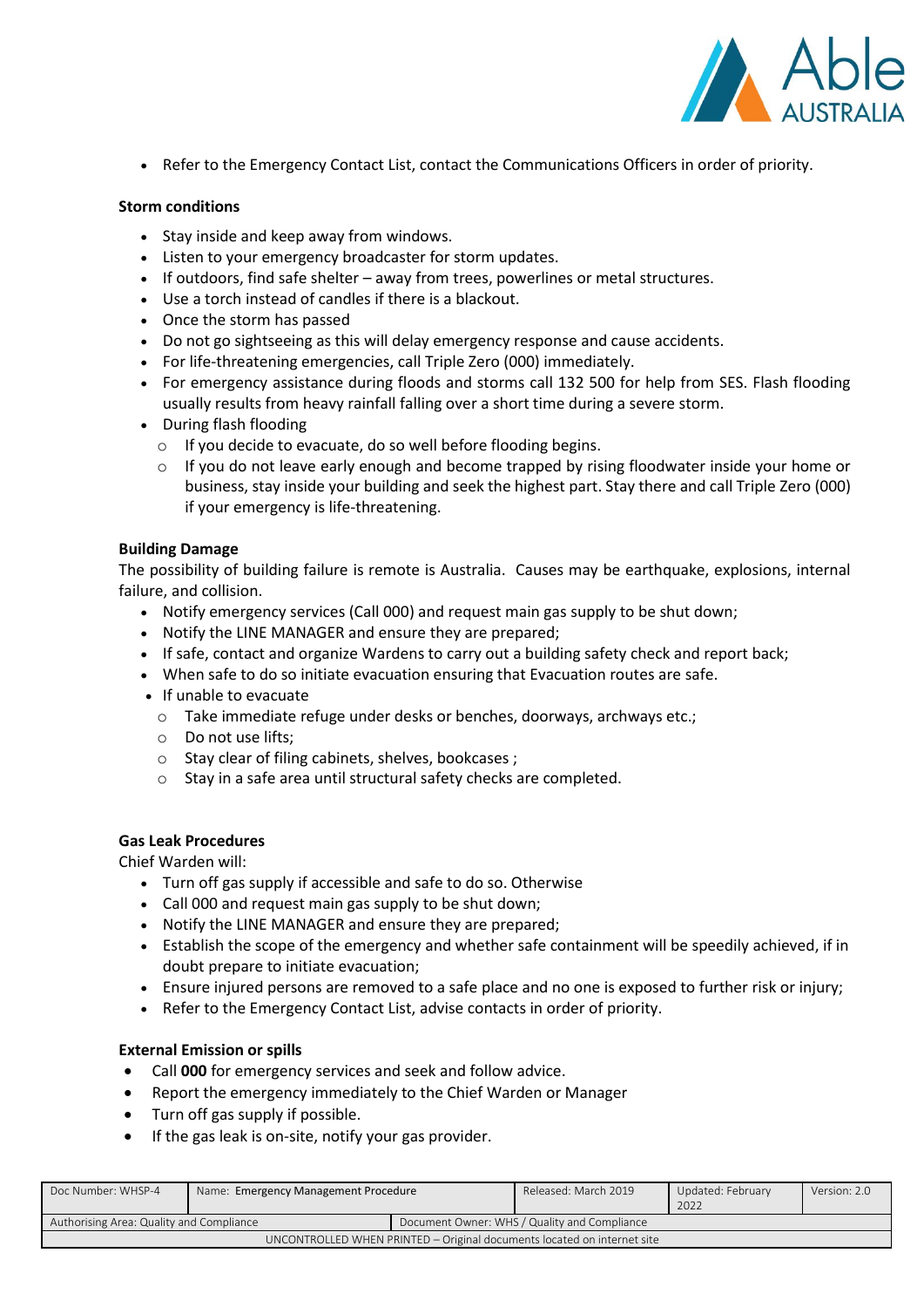

- Determine which of your sites evacuation points is most appropriate to use.
- If safe to do so, evacuate staff, visitors and contractors to the assembly point

#### **Pandemic**

The management of a significant infection outbreak primarily involves both trying to keep the infection out of the workplace and minimizing the spread should it encroach. The Able COVID Management Plan and associated documents, risk assessments and forms are the basis of all Pandemic responses. This response includes:

- The creation of an organisational Incident Command Centre team to manage each outbreak (includes the allocation of specific roles to senior staff)
- Creation and communication of management documents, forms, tools and processes
- Incorporation of the latest State , federal and disability specific rules into compliant workplace actions
- Creation and establishment of site specific local rules and processes which serve to minimise a virus outbreak at a site and actions where the virus may have been brought into the workplace.
- Isolation rules and contact tracing processes
- Establishment and maintenance of sufficient PPE, testing and infection control supplies
- Establishment of processes to manage and maintain staff resourcing.

In the event that a possible virus breach has occurred at a workplace, the site must contact their Area Manager in the first instance who will contact relevant ICC members. Fact gathering (event timelines, contact tracing, PPE use and breaches etc.) will commence

## **Restricted access to services**

In the event staff and clients cannot return to a service due to isolation and access/egress issues as a result of road closures or during an emergency event:

- If in transit. pull over when safe to do so, Inform your team leader or Area manager of the disruption.
- Make contact with a representative affiliated with the disruption to gauge a timeline of the situation
- Make alternate plans if the disruption is not sort term
- Area manager or team leader will arrange an alternative solution if access to the service is not restored
- Utilise Smart phones in built apps to seek alternative routes eg Apple Maps, Google Maps, Waze, Vic emergency

## For local info see link below

**[https://www.australia.gov.au/information-and-services/public-safety-and-law/emergency](https://www.australia.gov.au/information-and-services/public-safety-and-law/emergency-services/emergency-and-disaster-assistance.html)[services/emergency-and-disaster-assistance.html#](https://www.australia.gov.au/information-and-services/public-safety-and-law/emergency-services/emergency-and-disaster-assistance.html)**

| Doc Number: WHSP-4                                                      | Name: Emergency Management Procedure |  | Released: March 2019                         | Updated: February<br>2022 | Version: 2.0 |
|-------------------------------------------------------------------------|--------------------------------------|--|----------------------------------------------|---------------------------|--------------|
| Authorising Area: Quality and Compliance                                |                                      |  | Document Owner: WHS / Quality and Compliance |                           |              |
| UNCONTROLLED WHEN PRINTED – Original documents located on internet site |                                      |  |                                              |                           |              |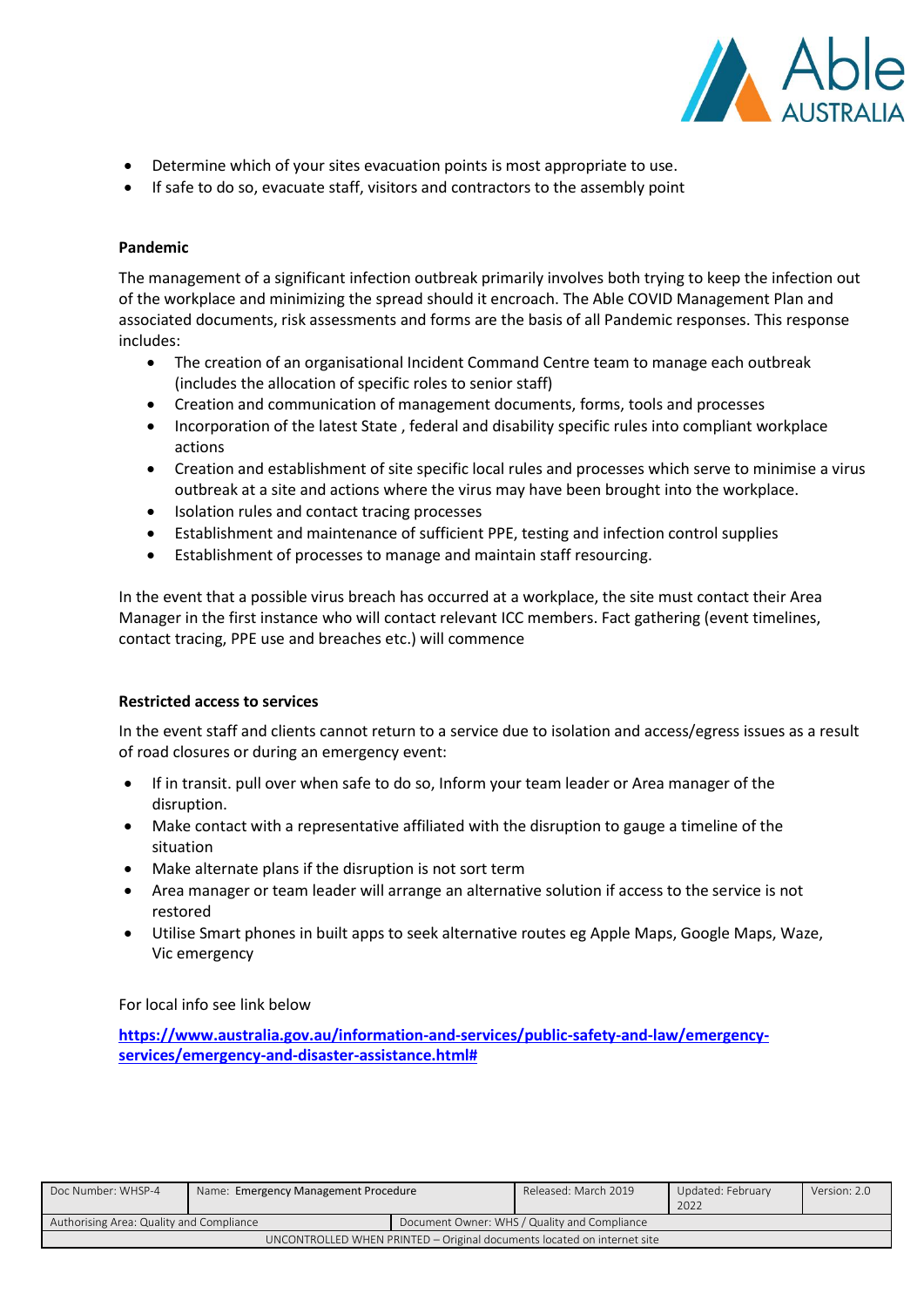

## **Personal Emergency**



## **Code Black: Sexual Assault/ Assaults**

In the event of an assault, the initial response from first response person on the scene:

Use your judgment regarding a female or male staff member to attend.

- Assess the situation
- If the victim is seriously hurt do not move them but stay with them until help arrives.
- Remain calm
- Contact emergency services if required (000)
- Obtain assistance if required
- If assailant still around request separation from victim
- Avoid doing or saying anything which may escalate further inappropriate behaviour.
- Provide assistance to victim if possible call for first aid medical attention as per first aid process
- Call for assistance and wait at scene
- Obtain details from scene such as victim's details, witness names
- Cordon of the area as required so that evidence is not tampered or destroyed;
- Refer to the Emergency Contact List, contact the relevant people in order of priority.

## **Armed or Aggressive Intruder**

Should an intruder be noticed lurking outside the house, or in the back yard, the staff member should report the event to the police (call 000 and state the location, your name and contact details, and the situation).

If an intruder is found in the house, call 000 if safe to do so. Otherwise generally comply (empathise and avoid angering the intruder) with intruder demands until a safe opportunity presents to call emergency services.

Contact the Team Leader and Area Manager as soon as it is safe to do so. Avoid putting yourself in danger and provide every opportunity to the intruder to depart.

| Doc Number: WHSP-4                                                      | Name: Emergency Management Procedure |  | Released: March 2019                         | Updated: February<br>2022 | Version: 2.0 |
|-------------------------------------------------------------------------|--------------------------------------|--|----------------------------------------------|---------------------------|--------------|
| Authorising Area: Quality and Compliance                                |                                      |  | Document Owner: WHS / Quality and Compliance |                           |              |
| UNCONTROLLED WHEN PRINTED - Original documents located on internet site |                                      |  |                                              |                           |              |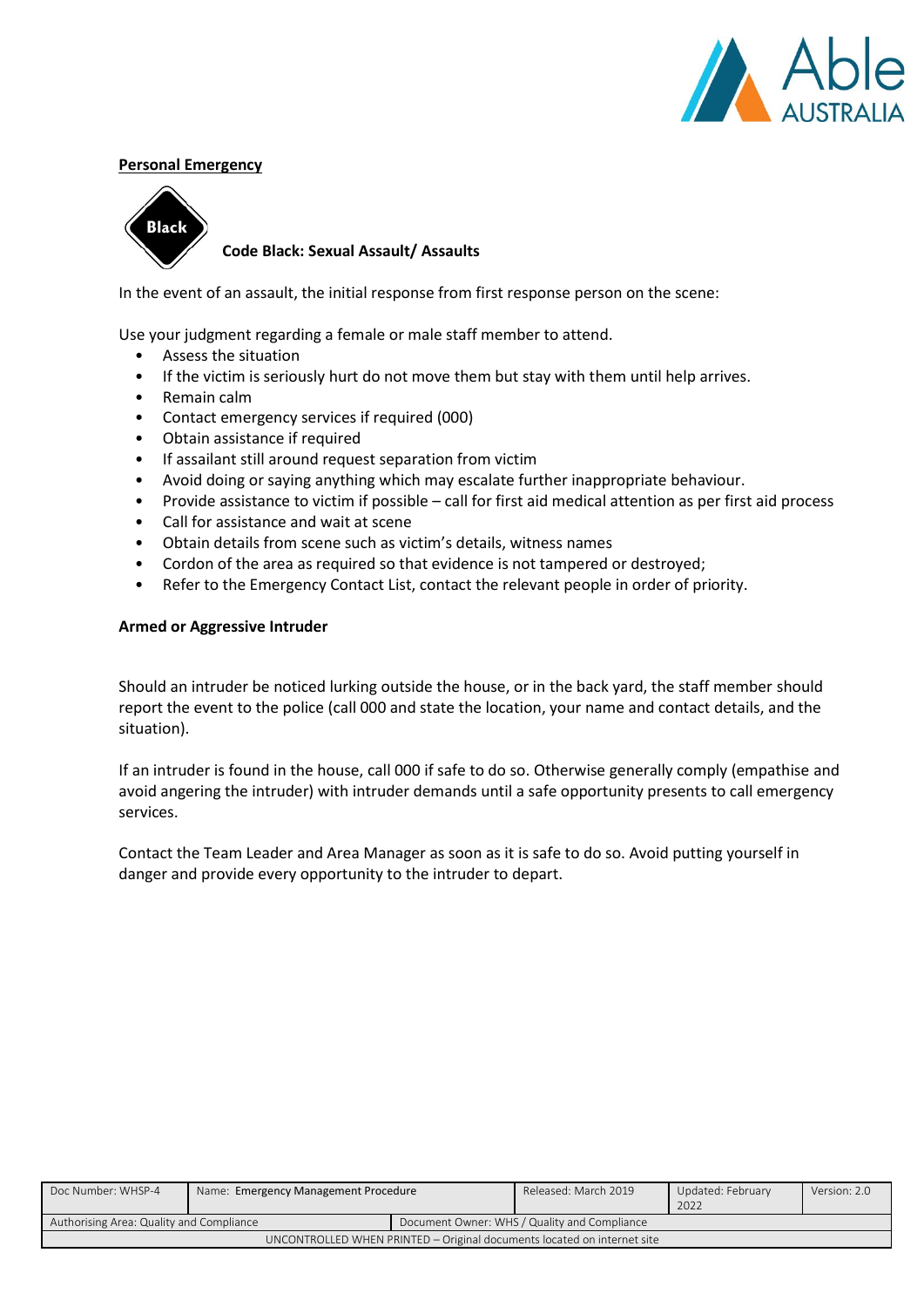

# **Appendix 2 Emergency Codes (For Use In Residential, Day Support And Offices.)**

|                                      | Call 000 and alert Wardens.<br>٠                                                                                                             |
|--------------------------------------|----------------------------------------------------------------------------------------------------------------------------------------------|
|                                      | " Close the door on the Fire to contain the spread.                                                                                          |
|                                      | " Evacuate the building as directed by the Wardens.                                                                                          |
| <b>Fire And Smoke</b>                | " Control the movement of visitors to evacuate, ensuring they<br>remain under supervision.                                                   |
|                                      | Assemble at the Evacuation Assembly Area as shown on the<br><b>Emergency Management Plan.</b>                                                |
|                                      | • Remain at the Evacuation Assembly Area until given the "all<br>clear" to return.                                                           |
| <b>Medical Emergency</b>             | " If discovering a medical emergency, notify the ambulance<br>service on "000".                                                              |
|                                      | " Check for Danger. Move the injured person away from danger<br>if safe to do so. DO NOT move the person if there is NO<br>threat of danger. |
|                                      | " Advise First Aid Personnel and any Warden immediately.                                                                                     |
|                                      | " Remain with the casualty until relieved by a First Aid Officer.                                                                            |
|                                      | " If not involved in the emergency, return to your office and<br>remain there until given the "all clear".                                   |
|                                      | " Ensure all visitors remain supervised and in your office.                                                                                  |
|                                      | " Do not hang up the phone                                                                                                                   |
|                                      | " Complete the Bomb Threat Checklist located near the phone.                                                                                 |
|                                      | " Do not handle any suspicious objects or articles.                                                                                          |
|                                      | " Ensure the Police are called immediately on 000                                                                                            |
| <b>Bomb Threat</b>                   | " Notify the warden immediately.                                                                                                             |
|                                      | " Complete actions as directed by Wardens. DO NOT activate<br>evacuation system unless instructed.                                           |
|                                      |                                                                                                                                              |
|                                      | " Quickly assess the situation                                                                                                               |
|                                      | ■ Raise the alarm (Police 000) & notify your Warden                                                                                          |
|                                      | <b>Evacuate the building ONLY if instructed by the Wardens</b>                                                                               |
| Infrastructure/Internal<br>emergency | " Advise First Aid Personnel if needed.                                                                                                      |
|                                      | " Take care not to move people from safety to danger!                                                                                        |
|                                      |                                                                                                                                              |
|                                      |                                                                                                                                              |

| Doc Number: WHSP-4                                                      | Name: Emergency Management Procedure |  | Released: March 2019                         | Updated: February | Version: 2.0 |
|-------------------------------------------------------------------------|--------------------------------------|--|----------------------------------------------|-------------------|--------------|
|                                                                         |                                      |  |                                              | 2022              |              |
| Authorising Area: Quality and Compliance                                |                                      |  | Document Owner: WHS / Quality and Compliance |                   |              |
| UNCONTROLLED WHEN PRINTED - Original documents located on internet site |                                      |  |                                              |                   |              |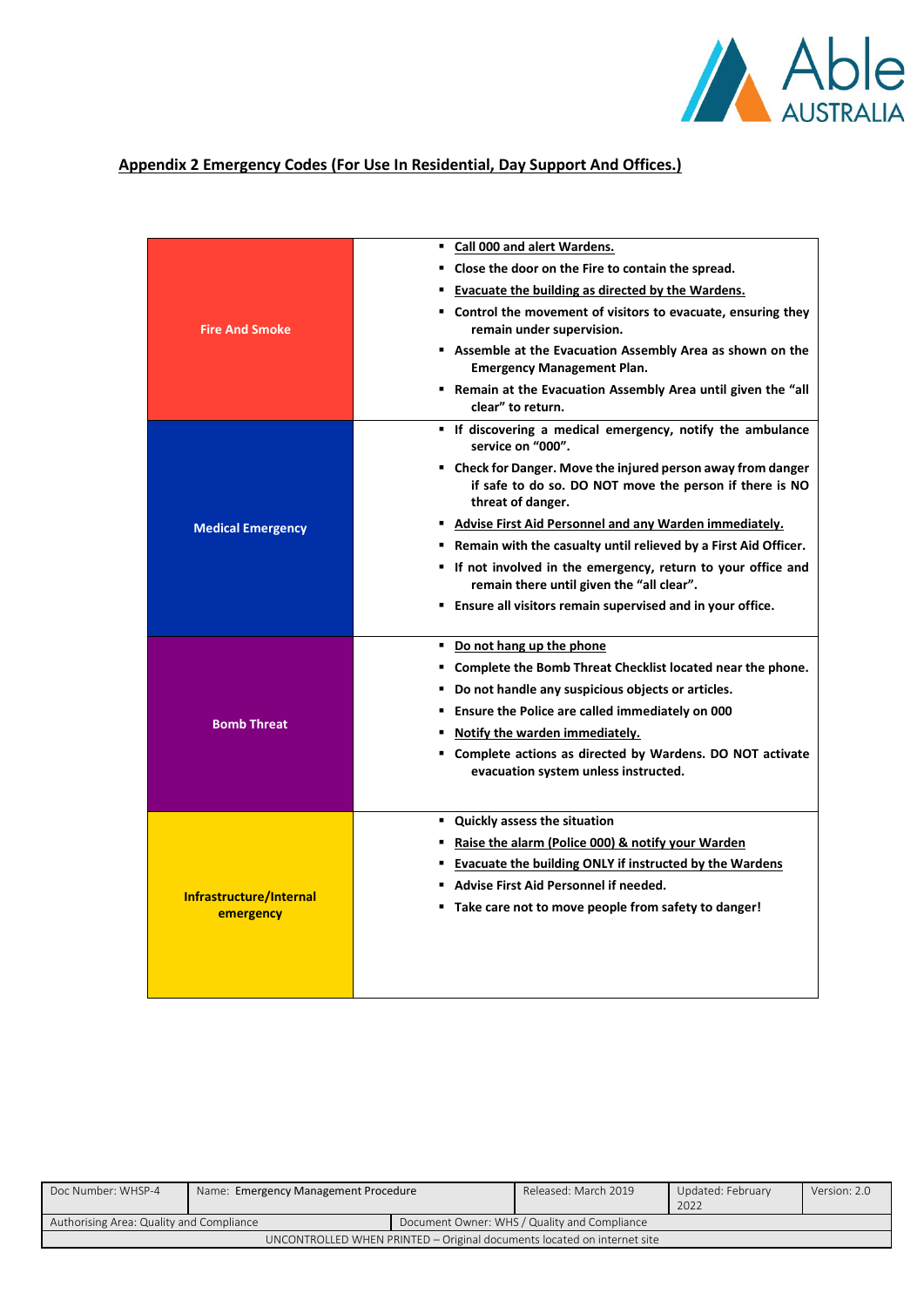

|                           | " Try to remain calm.                                                                                                                           |
|---------------------------|-------------------------------------------------------------------------------------------------------------------------------------------------|
|                           | Alert Warden Immediately.                                                                                                                       |
|                           | ■ Do not say or do anything that may encourage irrational<br>behaviour.                                                                         |
|                           | " If the behaviour of the person is such that outside<br>intervention is required, call the police 000.                                         |
| <b>Personal threat</b>    | " Complete the Description of Offender Form.                                                                                                    |
|                           | Complete any other actions as directed by Wardens.                                                                                              |
|                           | " If not involved in the emergency, return to your office, close<br>the door and remain there until given the "all clear".                      |
|                           | <b>Ensure all visitors remain supervised and in your office.</b>                                                                                |
|                           | Assess the situation.                                                                                                                           |
|                           | Raise the alarm (Police 000) & notify your Warden and<br>follow instructions given.                                                             |
|                           | " Explain what sort of emergency it is and how it will affect us.                                                                               |
| <b>External emergency</b> | " If not involved in the emergency, return to your office, close<br>the door and remain there until instructions are given<br>from your Warden. |
|                           | <b>Ensure all visitors remain supervised and in your office.</b>                                                                                |
|                           | " Evacuate the building immediately as directed by the<br>Wardens.                                                                              |
|                           | Assist all visitors to evacuate ensuring they remain under<br>your supervision.                                                                 |
| <b>Evacuation</b>         | Assemble at the Evacuation Assembly Area located as shown<br>on the Emergency Management Plan.                                                  |
|                           | " Remain at the Evacuation Assembly Area until given the "all<br>clear" to return.                                                              |

| Doc Number: WHSP-4                                                      | Name: Emergency Management Procedure |  | Released: March 2019                         | Updated: February<br>2022 | Version: 2.0 |
|-------------------------------------------------------------------------|--------------------------------------|--|----------------------------------------------|---------------------------|--------------|
| Authorising Area: Quality and Compliance                                |                                      |  | Document Owner: WHS / Quality and Compliance |                           |              |
| UNCONTROLLED WHEN PRINTED – Original documents located on internet site |                                      |  |                                              |                           |              |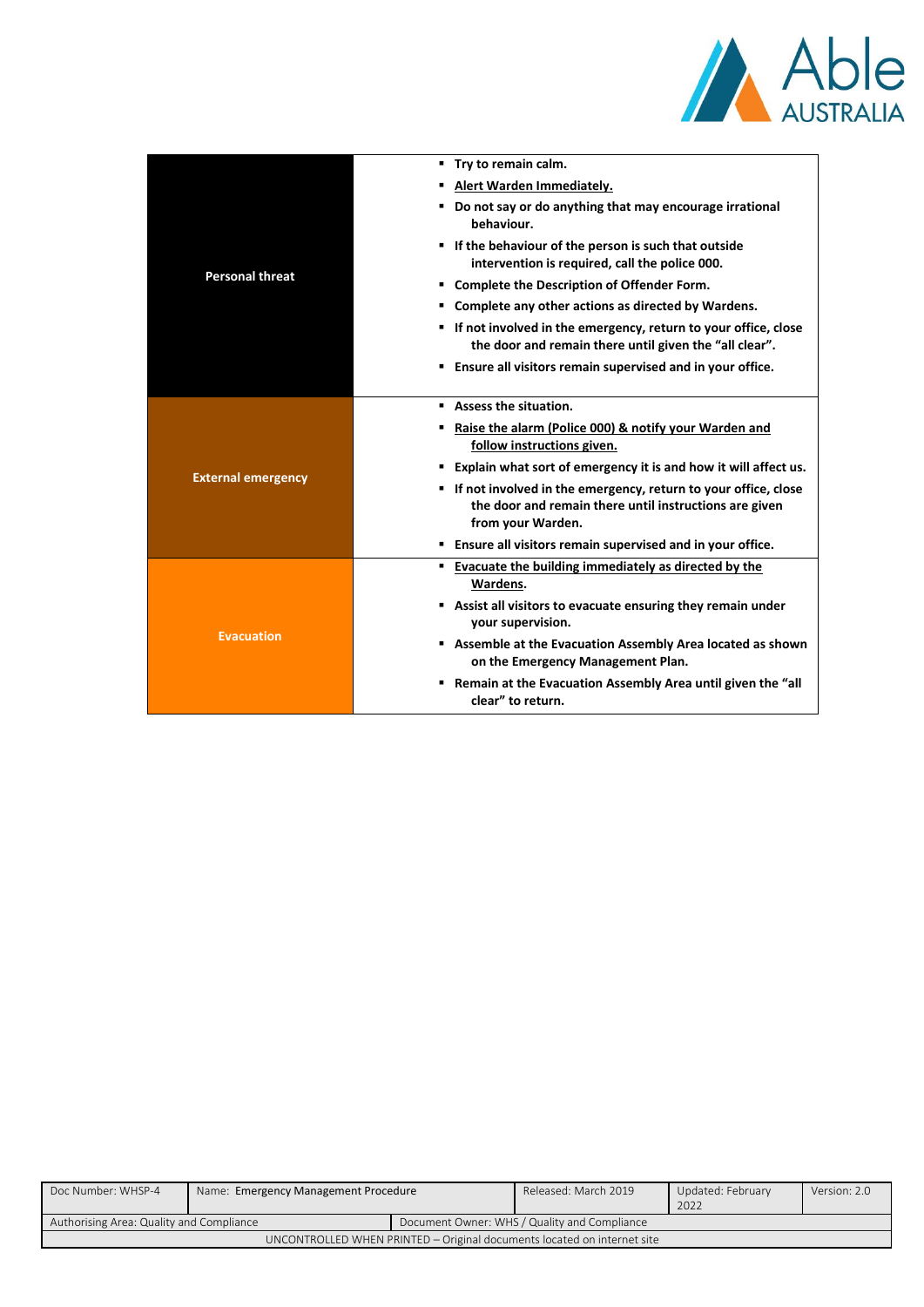

# **Appendix 3 Bomb threat checklist for telephone operators,**

|    | REMEMBER DON'T HANG UP AFTER CALL                        |                                                               |
|----|----------------------------------------------------------|---------------------------------------------------------------|
|    | <b>BOMB THREAT CHECK LIST</b><br><b>QUESTIONS TO ASK</b> | <b>THREAT LANGUAGE</b>                                        |
| 1  | When is the bomb going to explode?                       |                                                               |
| 2  | Where did you put the bomb?                              |                                                               |
| 3  | When did you put it there?                               |                                                               |
| 4  | What does the bomb look like?                            | Message read by caller: _____________                         |
| 5  | What kind of bomb is it?                                 |                                                               |
| 6  | What will make the bomb explode?                         |                                                               |
| 7  | Did you place the bomb?                                  |                                                               |
|    |                                                          | <b>BACKGROUND NOISES</b>                                      |
| 8  | Why did you place the bomb?                              | Street noises: _________________ House noises: ______________ |
| 9  | What is your name?                                       |                                                               |
| 10 | Where are you?                                           | Voices: Local call: Local call:                               |
| 11 | What is your address?                                    |                                                               |
|    |                                                          |                                                               |
|    |                                                          |                                                               |
|    | <b>REMEMBER KEEP CALM-DON'T HANG UP</b>                  | <b>OTHER</b>                                                  |
|    | EXACT WORDING OF THREAT: _______________                 |                                                               |
|    |                                                          | Estimated age: ______________                                 |
|    | <b>ACTION</b>                                            | <b>CALL TAKEN</b>                                             |
|    |                                                          |                                                               |
|    |                                                          |                                                               |
|    | Phone number: __                                         | Number called: _______________                                |
|    | <b>CALLER'S VOICE</b>                                    |                                                               |
|    | Accent (specify): __________                             | <b>RECIPIENT</b>                                              |
|    |                                                          |                                                               |
|    | Voice (e.g. loud, soft): ________________                |                                                               |
|    | Speech (e.g. fast, slow): ______________                 |                                                               |
|    | Diction (clear, muffled): ____                           |                                                               |
|    | Manner (e.g. calm, emotional): _______________________   | <b>REMEMBER KEEP CALM-DON'T HANG UP</b>                       |

| Doc Number: WHSP-4                                                      | Name: Emergency Management Procedure |  | Released: March 2019                         | Updated: February<br>2022 | Version: 2.0 |
|-------------------------------------------------------------------------|--------------------------------------|--|----------------------------------------------|---------------------------|--------------|
| Authorising Area: Quality and Compliance                                |                                      |  | Document Owner: WHS / Quality and Compliance |                           |              |
| UNCONTROLLED WHEN PRINTED - Original documents located on internet site |                                      |  |                                              |                           |              |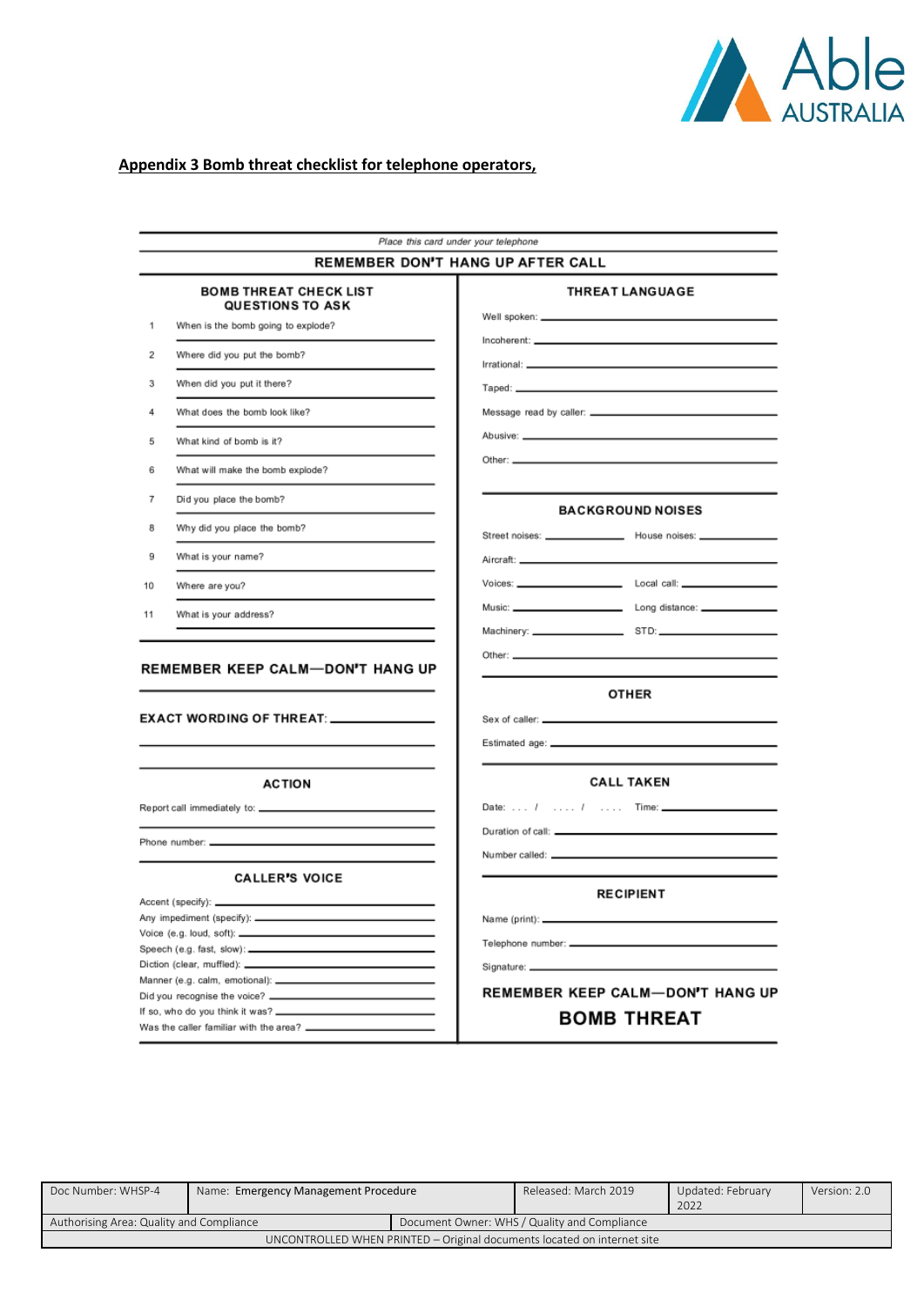

# **Appendix 4 Offender Checklist Form**

| <b>PERSONAL DESCRIPTION FORM OF OFFENDER</b> |               |                                | <b>NOTES FOR COMPILATION:</b><br>A separate form required for each person. To be<br>compiled immediately after incident by each staff<br>member, also bystanders if possible. |                                           |                         |                                                     |  |
|----------------------------------------------|---------------|--------------------------------|-------------------------------------------------------------------------------------------------------------------------------------------------------------------------------|-------------------------------------------|-------------------------|-----------------------------------------------------|--|
|                                              |               |                                |                                                                                                                                                                               |                                           |                         |                                                     |  |
|                                              |               |                                |                                                                                                                                                                               | Place tick as applicable.                 |                         |                                                     |  |
|                                              |               |                                |                                                                                                                                                                               |                                           |                         | If answer is unknown write UK against heading.      |  |
|                                              |               |                                |                                                                                                                                                                               | Do not consult others during compilation. |                         |                                                     |  |
|                                              |               |                                |                                                                                                                                                                               |                                           |                         | Senior officer to collect forms and hand to police. |  |
|                                              |               |                                | NAME OR NICKNAMESUSED                                                                                                                                                         | <b>SEX</b>                                | male                    | female                                              |  |
|                                              |               |                                |                                                                                                                                                                               |                                           |                         | ETHNIC ORIGIN                                       |  |
|                                              |               |                                |                                                                                                                                                                               |                                           |                         | <b>WEIGHT</b>                                       |  |
| <b>COMPLEXION</b>                            | fair          | dark                           | pale                                                                                                                                                                          | <b>BUILD</b>                              | thin                    | stout                                               |  |
|                                              | fresh         | ruddy                          | suntanned                                                                                                                                                                     |                                           | medium                  | nuggety                                             |  |
|                                              | pimply        |                                |                                                                                                                                                                               | <b>VOICE</b>                              | clear                   | loud                                                |  |
| <b>ACCENT</b>                                |               |                                |                                                                                                                                                                               |                                           | thick                   | slangy                                              |  |
| <b>POSTURE</b>                               | erect         | stooped slouched               |                                                                                                                                                                               | <b>SPECTACLES</b>                         |                         |                                                     |  |
| WALK                                         | quick<br>limp | springy<br>pigeon-toed         | slow                                                                                                                                                                          |                                           | thick glass tinted      | shape $\ldots \ldots \ldots \ldots \ldots \ldots$   |  |
|                                              |               |                                |                                                                                                                                                                               | <b>MOUSTACHE-BEARD</b>                    |                         | $type$                                              |  |
| <b>HAIR</b><br>colour<br>.                   |               |                                |                                                                                                                                                                               |                                           |                         |                                                     |  |
|                                              | curly         | straight wavy<br>bald<br>thick | long<br>crewcut                                                                                                                                                               |                                           |                         |                                                     |  |
|                                              |               |                                |                                                                                                                                                                               | <b>HANDS</b>                              | size                    | S, M, L, Other:                                     |  |
| <b>EYES</b>                                  | colour        |                                |                                                                                                                                                                               |                                           | calloused               | soft                                                |  |
|                                              | size          | intense stare                  | S, M, L, Other:                                                                                                                                                               |                                           | hairy                   | nails/missing or deformed                           |  |
|                                              |               |                                | squint                                                                                                                                                                        |                                           | fingers                 |                                                     |  |
| <b>EARS</b>                                  | size<br>shape |                                | S. M. L. Other:                                                                                                                                                               | <b>GLOVES</b>                             |                         | type $\ldots \ldots \ldots \ldots \ldots \ldots$    |  |
| <b>NOSE</b>                                  | size          |                                | S, M, L, Other:                                                                                                                                                               |                                           |                         | $\text{colour}$                                     |  |
|                                              | shape         |                                |                                                                                                                                                                               | <b>JEWELLERY</b>                          |                         |                                                     |  |
| <b>LIPS</b>                                  | size          |                                | S. M. L. Other:                                                                                                                                                               | <b>SCARS OR</b>                           |                         | tattoos, scars, discolourations,                    |  |
|                                              | shape         |                                |                                                                                                                                                                               | <b>MARKS</b>                              | describe location fully |                                                     |  |
| TEETH                                        | good          | uneven spaced                  | missing                                                                                                                                                                       |                                           |                         |                                                     |  |
|                                              | bad           | protruding                     |                                                                                                                                                                               |                                           |                         |                                                     |  |
| <b>CLOTHING</b>                              |               |                                | including hat, tie, shirt, coat, trousers,                                                                                                                                    |                                           |                         |                                                     |  |
|                                              |               |                                | dress, skirt, sweater and shoes.                                                                                                                                              |                                           |                         | <b>METHOD AND DIRECTION OF ESCAPE </b>              |  |
|                                              |               | .                              |                                                                                                                                                                               |                                           |                         |                                                     |  |
|                                              |               |                                |                                                                                                                                                                               |                                           |                         |                                                     |  |
| touch, carry, etc.                           |               |                                | METHOD OF OPERATION: What did offender do, say,                                                                                                                               | Model of car                              |                         |                                                     |  |
|                                              |               |                                |                                                                                                                                                                               |                                           |                         |                                                     |  |
|                                              |               |                                |                                                                                                                                                                               |                                           |                         | Registration                                        |  |
|                                              |               |                                | SIGNATURE                                                                                                                                                                     |                                           |                         |                                                     |  |
|                                              |               |                                |                                                                                                                                                                               |                                           |                         | Number of vehicles used                             |  |
|                                              |               |                                |                                                                                                                                                                               |                                           |                         |                                                     |  |

| Doc Number: WHSP-4                                                      | Name: Emergency Management Procedure |  | Released: March 2019                         | Updated: February<br>2022 | Version: 2.0 |
|-------------------------------------------------------------------------|--------------------------------------|--|----------------------------------------------|---------------------------|--------------|
| Authorising Area: Quality and Compliance                                |                                      |  | Document Owner: WHS / Quality and Compliance |                           |              |
| UNCONTROLLED WHEN PRINTED – Original documents located on internet site |                                      |  |                                              |                           |              |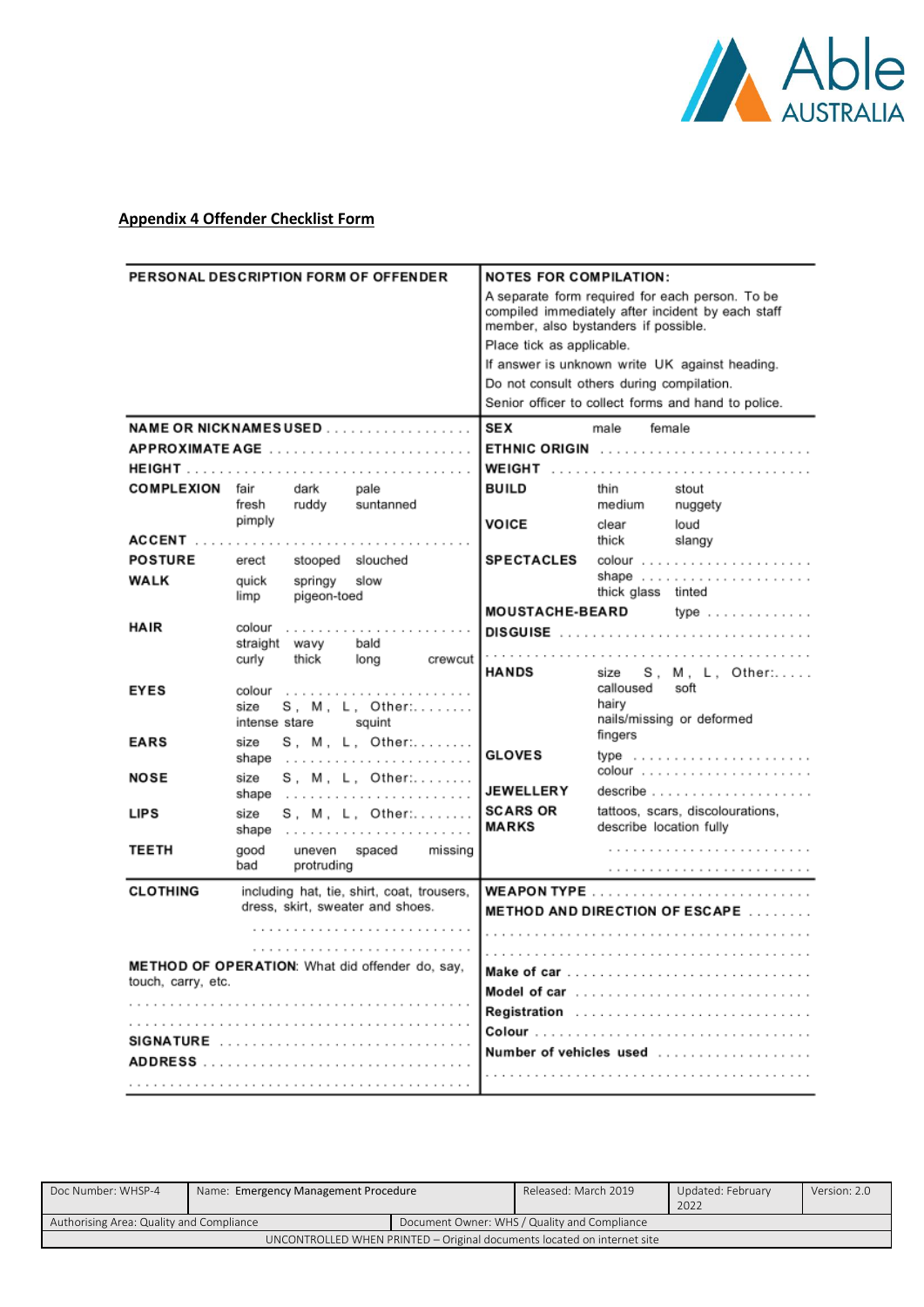

# **Appendix 5 Emergency codes (for Community staff**

| <b>Fire And Smoke</b>                | <b>Call 000</b><br>$\bullet$<br>Close the door on the Fire to contain the spread.<br>$\bullet$<br><b>Evacuate the building</b><br>$\bullet$<br>Control the movement of clients to evacuate, ensuring they remain under supervision.<br>$\bullet$<br>Assemble at an area that is clearly visible, 150-200 meters away from the building, uphill and<br>$\bullet$<br>upwind. Be aware that buildings can be evacuated due to hazardous materials release, fire and<br>smoke.<br>Remain at the Evacuation Assembly Area until given the "all clear" to return.<br>$\bullet$                               |
|--------------------------------------|--------------------------------------------------------------------------------------------------------------------------------------------------------------------------------------------------------------------------------------------------------------------------------------------------------------------------------------------------------------------------------------------------------------------------------------------------------------------------------------------------------------------------------------------------------------------------------------------------------|
| <b>Medical Emergency</b>             | If discovering a medical emergency, notify the ambulance service on "000".<br>$\bullet$<br>Check for Danger. Move the injured person away from danger if safe to do so. DO NOT move the<br>$\bullet$<br>person if there is NO threat of danger.<br>If safe to do so, conduct First Aid<br>$\bullet$<br>Remain with the casualty until relieved by a First Aid Officer or the emergency services<br>$\bullet$<br>Ensure all clients remain supervise.<br>$\bullet$                                                                                                                                      |
| <b>Bomb Threat</b>                   | Do not hang up the phone<br>$\bullet$<br><b>Complete the Bomb Threat Checklist</b><br>$\bullet$<br>Do not handle any suspicious objects or articles.<br>$\bullet$<br>Ensure the Police are called immediately on 000<br>$\bullet$<br>Notify your Team Leader immediately.<br>$\bullet$<br>Complete actions as directed by the Emergency services<br>$\bullet$                                                                                                                                                                                                                                          |
| Infrastructure/Internal<br>emergency | Quickly assess the situation<br>$\bullet$<br>Raise the alarm (Police 000_) & notify your Team Leader<br>$\bullet$<br><b>Evacuate the building</b><br>$\bullet$<br>Advise First Aid Personnel if needed.<br>$\bullet$<br>Take care not to move people from safety to danger!<br>$\bullet$                                                                                                                                                                                                                                                                                                               |
| <b>Personal threat</b>               | Try to remain calm.<br>$\bullet$<br>Alert Team Leader immediately.<br>٠<br>Do not say or do anything that may encourage irrational behaviour<br>$\bullet$<br>If the behaviour of the person is such that outside intervention is required, call the police 000.<br>$\bullet$<br>Complete the Description of Offender Form.<br>$\bullet$<br>Complete any other actions as directed by Team Leader<br>$\bullet$<br>If not involved in the emergency, return to your work area, close the door and remain there until<br>$\bullet$<br>given the "all clear".<br>Ensure all clients remain supervised<br>٠ |
| <b>External emergency</b>            | Assess the situation.<br>$\bullet$<br>Raise the alarm (Police 000_) & notify you r Team Leader<br>$\bullet$<br>Explain what sort of emergency it is and how it will affect us.<br>$\bullet$<br>If not involved in the emergency, return to your work area, close the door and remain there until<br>$\bullet$<br>given the "all clear".<br>Ensure all clients remain supervised<br>$\bullet$                                                                                                                                                                                                           |

| Doc Number: WHSP-4                       | Name: Emergency Management Procedure                                    |  | Released: March 2019                         | Updated: February<br>2022 | Version: 2.0 |
|------------------------------------------|-------------------------------------------------------------------------|--|----------------------------------------------|---------------------------|--------------|
| Authorising Area: Quality and Compliance |                                                                         |  | Document Owner: WHS / Quality and Compliance |                           |              |
|                                          | UNCONTROLLED WHEN PRINTED – Original documents located on internet site |  |                                              |                           |              |